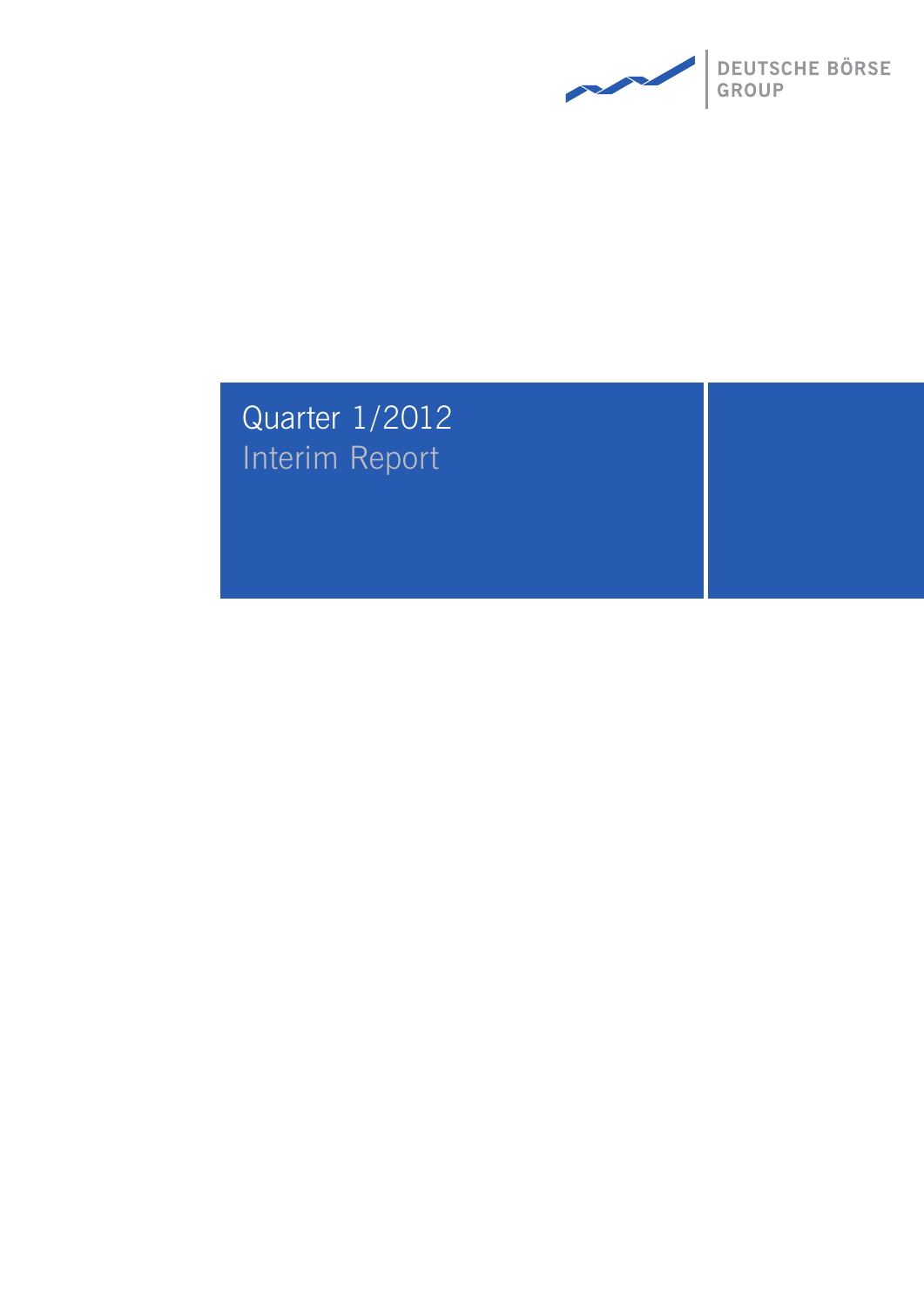## Deutsche Börse Group: financial highlights

|                                                                         |     |               | Quarter ended |
|-------------------------------------------------------------------------|-----|---------------|---------------|
|                                                                         |     | 31 March 2012 | 31 March 2011 |
| Consolidated income statement                                           |     |               |               |
| Sales revenue                                                           | €m  | 552.4         | 558.6         |
| Net interest income from banking business                               | €m  | 18.5          | 16.1          |
| Net revenue (total revenue less volume-related costs)                   | €m  | 506.9         | 526.3         |
| Earnings before interest and tax (EBIT)                                 | €m  | 260.0         | 319.1         |
| Net income for the period                                               | €m  | 146.2         | 214.1         |
| Consolidated cash flow statement                                        |     |               |               |
| Cash flows from operating activities                                    | €m  | 158.8         | 51.4          |
| Consolidated balance sheet (as at 31 March)                             |     |               |               |
| Equity                                                                  | €m  | 3,307.5       | 3,111.1       |
| Total assets                                                            | €m  | 227,892.7     | 172.048,9     |
| Performance indicators                                                  |     |               |               |
| Earnings per share (basic and diluted)                                  | €   | 0.77          | 1.15          |
| <b>Market indicators</b>                                                |     |               |               |
| Xetra                                                                   |     |               |               |
| Trading volume (single-counted)                                         | €bn | 305.7         | 361.3         |
| Xetra Frankfurt Specialist Trading <sup>1)</sup>                        |     |               |               |
| Trading volume (single-counted) <sup>2)</sup>                           | €bn | 12.3          | 17.4          |
| Tradegate                                                               |     |               |               |
| Trading volume (single-counted)                                         | €bn | 10.4          | 8.1           |
| Eurex                                                                   |     |               |               |
| Number of contracts                                                     | m   | 575.5         | 687.4         |
| Clearstream                                                             |     |               |               |
| international<br>Value of securities deposited (average for the period) | €bn | 5,893         | 5,949         |
| domestic                                                                | €bn | 5,134         | 5,385         |
| Number of transactions<br>international                                 | m   | 10.1          | 10.4          |
| domestic                                                                | m   | 20.7          | 23.7          |
| Global Securities Financing (average outstanding volume for the period) | €bn | 588.5         | 543.0         |
| Deutsche Börse share price                                              |     |               |               |
| Opening price <sup>3)</sup>                                             | €   | 40.51         | 51.80         |
| $\mathsf{High}^{4)}$                                                    | €   | 52.10         | 62.48         |
| Low <sup>4</sup>                                                        | €   | 38.73         | 50.58         |
| Closing price (as at 31 March)                                          | €   | 50.48         | 53.55         |

1) Prior to 23 May 2011: floor trading 2) Excluding certificates and warrants 3) Closing price on preceding trading day

4) Intraday price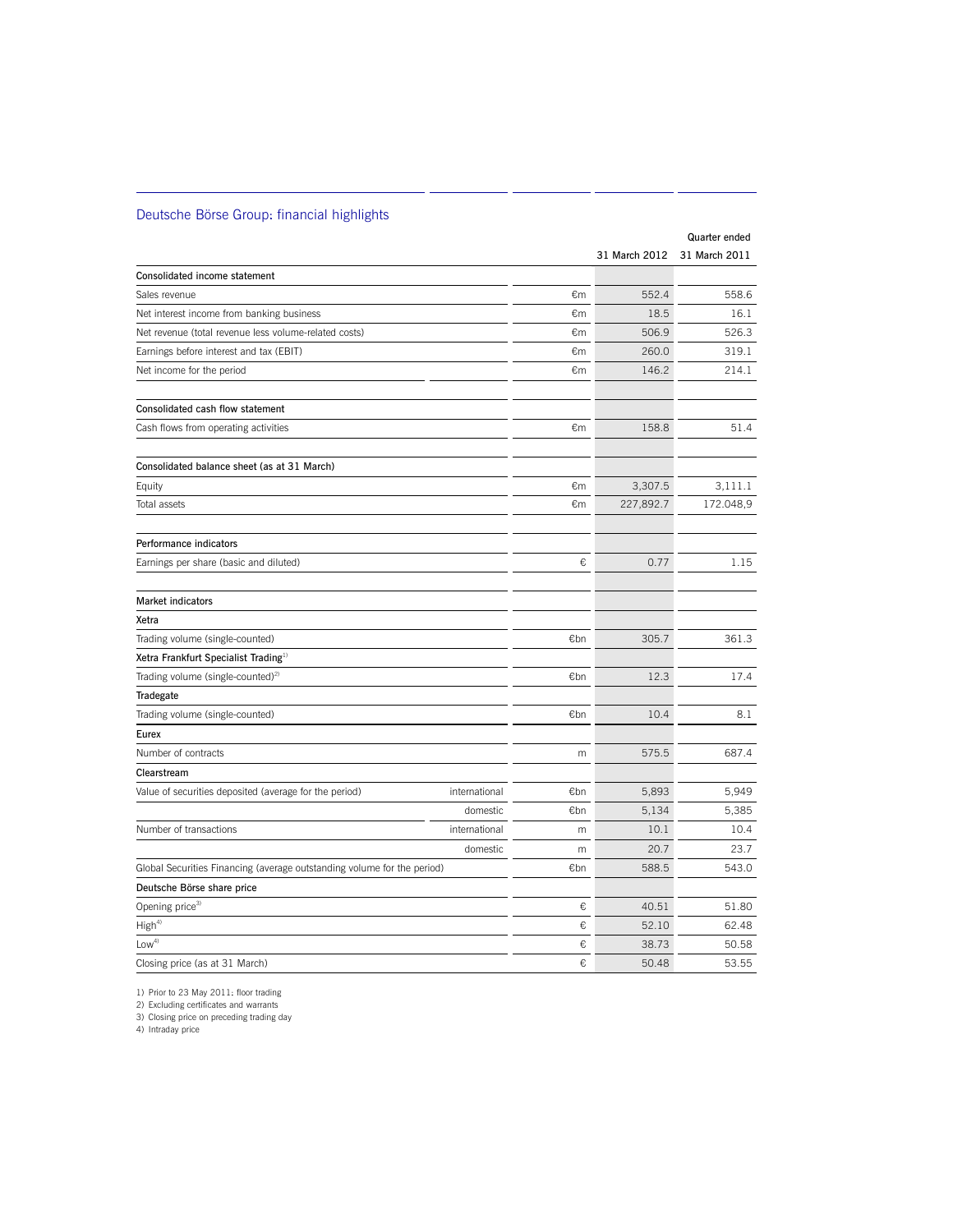## Deutsche Börse generates overall stable sales revenue in a difficult market environment

- Since the beginning of 2012, sales revenue of Eurex Zürich AG has been fully attributed to Deutsche Börse Group because it acquires a 100 percent equity interest in Eurex Zürich AG from SIX Swiss Exchange AG.
- Sales revenue was down 1 percent year-on-year to €552.4 million (Q1/2011: €558.6 million).
- $\blacksquare$  Net interest income from banking business rose by 15 percent to €18.5 million (Q1/2011: €16.1 million).
- Net revenue (total revenue less volume-related costs) amounted to €506.9 million (Q1/2011: €526.3 million).
- Operating costs amounted to  $€248.6$  million and include non-recurring costs of €22.9 million for the blocked merger with NYSE Euronext as well as costs for efficiency programmes (Q1/2011: €211.8 million, including non-recurring costs of €13.6 million).
- Earnings before interest and tax (EBIT) were down 19 percent to €260.0 million (Q1/2011: €319.1 million).
- The financial result was  $\epsilon$ -47.2 million that include non-recurring effects of €–27.4 million for the final valuation of the purchase price liability relating to the acquisition of all of the shares in Eurex Zürich AG.
- Basic earnings per share amounted to  $\epsilon$ 0.77 for an average of 188.7 million shares and thus declined 33 percent year-on-year (Q1/2011: €1.15 for 186.0 million shares). Adjusted by the non-recurring effects described above, basic earnings per share amounted to €1.01 (Q1/2011: €1.20).
- A dividend of  $\epsilon$ 2.30 per share and a special distribution of €1.00 per share will be proposed to the Annual General Meeting on 16 May 2012. This corresponds to a distribution sum of €622.9 million.

Order book turnover of Deutsche Börse share





**- Daily Deutsche Börse closing share price<sup>1)</sup>** 

- DAX<sup>®</sup> performance<sup>2)</sup>

STOXX® Europe 600 Financials2)

1) Between 1 January and 7 February 2012 the data shown refer to tendered

shares (ISIN DE000A1KRND6). 2) Indexed-linked, closing price on 31 December 2011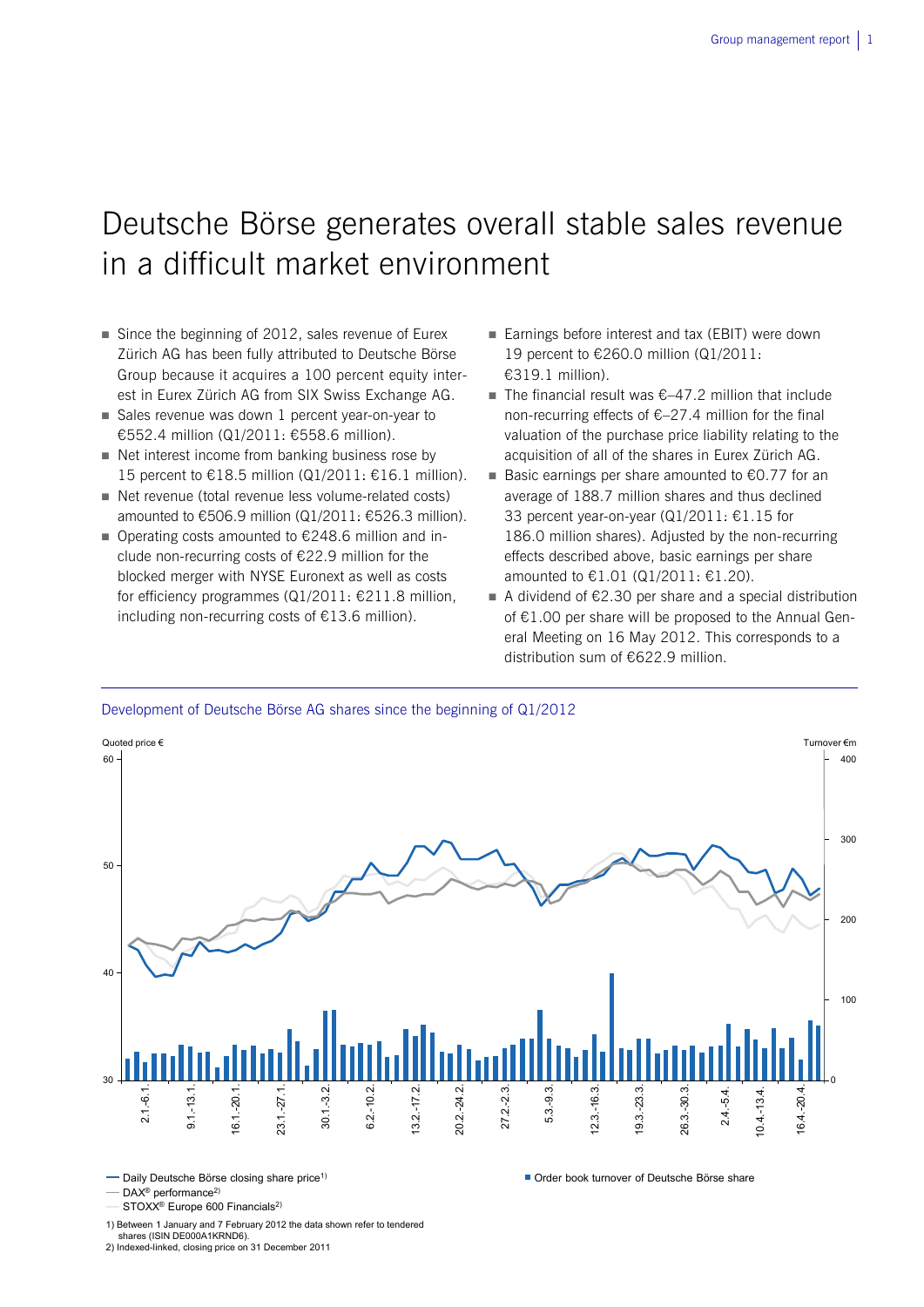## Group interim management report

## Results of operations, financial position and net assets

## **Results of operations**

In the first quarter of 2012, trading volumes in the cash and the derivatives markets declined compared with the figures for the prior-year quarter, in which higher market volatility triggered by events such as the natural disaster in Japan had caused market participants to hedge their risks by restructuring their portfolios on short notice. In the Clearstream segment, which provides post-trade services, transaction volumes and the assets under custody also declined, while the outstanding volumes in the Global Securities Financing business increased. The Market Data & Analytics segment further increased its sales of data products in the market data and information business.

Deutsche Börse Group generated sales revenue of €552.4 million in the first quarter of 2012, a 1 percent decrease year-on-year (Q1/2011: €558.6 million). The main reason for this stable development in a difficult market environment is the acquisition of all of the shares of SIX Group AG in Eurex Zürich AG, which was agreed in June 2011 and has been reflected in Deutsche Börse Group's consolidated financial statements since the start of 2012.

Net interest income from banking business generated in the Clearstream segment grew by 15 percent to €18.5 million (Q1/2011: €16.1 million), driven by an increase in customer cash deposits.

By contrast, other operating income fell year-on-year to €2.8 million in the first quarter of 2012 (Q1/2011: €8.3 million). The reason for this decline is that SIX Group no longer reimburses Deutsche Börse Group for operating Eurex.

Volume-related costs amounted to €66.8 million in the reporting period (Q1/2011: €56.7 million). These costs are above all influenced by Clearstream's business activities in international settlement and custody. However, the increase in volume-related costs in the first quarter of 2012 is mainly due to methodological changes relating to pricing models in the cash and US options

markets over the course of 2011, which had no impact on earnings. The new price models stipulate payments for the provision of trading liquidity, which are recognised as volume-related costs. As a consequence, the share of volume-related costs caused by Clearstream declined yearon-year.

In total, this resulted in net revenue of €506.9 million, a decline of 4 percent compared with the prior-year quarter (Q1/2011: €526.3 million). Net revenue is composed of sales revenue plus net interest income from banking business and other operating income less volume-related costs. Starting in the first quarter of 2012, Deutsche Börse Group will report net revenue as its primary revenue key figures. This is due firstly to the methodological changes that led to an increase in volume-related costs and sales revenue following the changes in pricing models. These changes, which have already been made and must be expected in the future, have no impact on earnings. Secondly, other operating income has decreased significantly due to the acquisition of all of the shares of SIX Group AG in Eurex Zürich AG.

Operating costs increased by 17 percent to €248.6 million (Q1/2011: €211.8 million). The development of operating costs was driven by three factors, which are also reflected in the costs of the individual operating segments:

- Non-recurring costs increased to  $£22.9$  million in the first quarter of 2012 (Q1/2011: €13.6 million). They are composed of expenses of €16.6 million (Q1/2011: €10.2 million) relating to the merger with NYSE Euronext, which was prohibited by the European Commission in the beginning of February, and costs for efficiency programmes of €6.3 million (Q1/2011: €3.4 million).
- As part of a new growth initiative, the Executive Board has resolved to increase investments in strategic projects by €40 million to some €160 million in 2012. In the first quarter of 2012, these investments were approximately €15 million higher than in the prior-year quarter. The amount is being used in particular to fund growth initiatives by Eurex and Clearstream in the area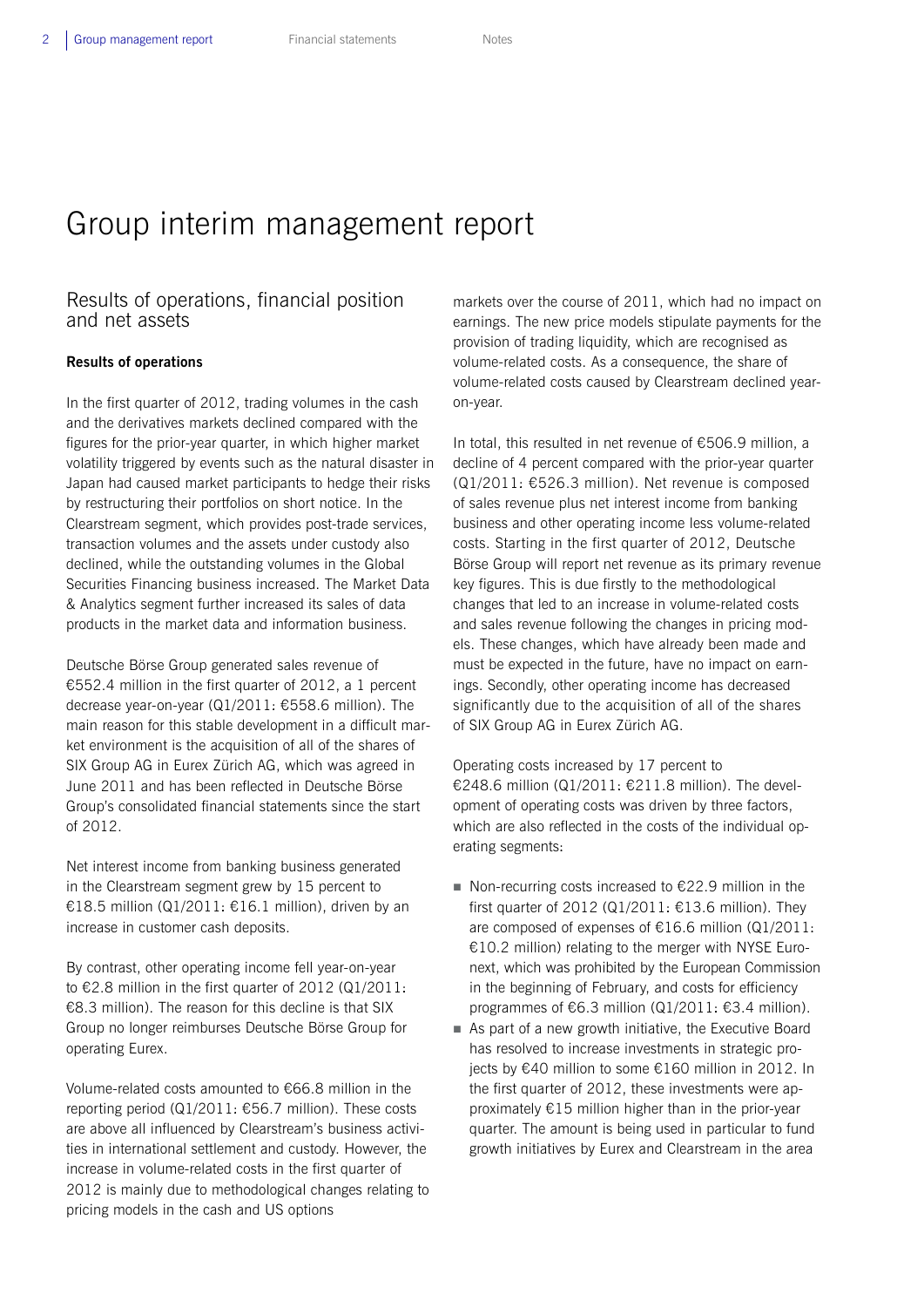of risk and collateral management. Since part of these projects are still in the planning phase, the share of costs that can be capitalised is still small. As the projects progress, the company expects these costs to rise in the course of the year.

■ To enhance transparency, Deutsche Börse Group revised its accounting policy for defined benefit obligations in accordance with IAS 19 as at 1 January 2012: actuarial gains and losses are now recognised directly in the revaluation surplus. Additionally, Deutsche Börse Group reports the net interest cost previously presented in staff costs in the financial result. Prior-year figures have been adjusted accordingly by reducing operating costs by €2.8 million and increasing financial expense by  $E1.0$  million. Further information is shown in note 6 of the notes to these interim financial statements.

At €1.7 million, the result from equity investments was down year-on-year (Q1/2011: €4.6 million). It is generated primarily by Scoach Holding S.A., Direct Edge Holdings, LLC and European Energy Exchange AG (EEX).

EBIT declined by 19 percent to  $\epsilon$ 260.0 million (Q1/2011: €319.1 million) as a result of the cost increases.

The Group's financial result for the first quarter of 2012 was €–47.2 million (Q1/2011: €–20.8 million). The change is due to Deutsche Börse AG's agreement with SIX Group AG to acquire all the shares in Eurex Zürich AG. Under the terms of the agreement, part of the purchase price is to be settled in shares of Deutsche Börse AG. The equity component of the purchase price liability was definitively measured at fair value through profit and loss on 1 February 2012. The rise in the price of Deutsche Börse AG shares between 31 December 2011 and 1 February 2012 has led to a non-cash, tax-neutral expense of €26.3 million on the measurement of the equity component and an expense of  $E1.1$  million on the compounding of the discounted cash component. In combination with income of €77.4 million in 2011, this transaction resulted in non-cash, tax-neutral income of €50.0 million for 2011 and 2012.

Because of this effect, the effective Group tax rate rose by 3.4 percentage points to 29.4 percent in the first quarter of 2012 (Q1/2011: 26.0 percent). After adjustment, the tax rate for the first quarter of 2012 amounted to 26.0 percent, in line with the Company's expectations.

Consolidated net income for the first quarter of 2012 amounted to  $£146.2$  million and thus decreased by 32 percent (Q1/2011: €214.1 million). After adjustment, consolidated net income amounted to €190.5 million, a



#### Net revenue and EBIT by quarter The Composition of net revenue by segment

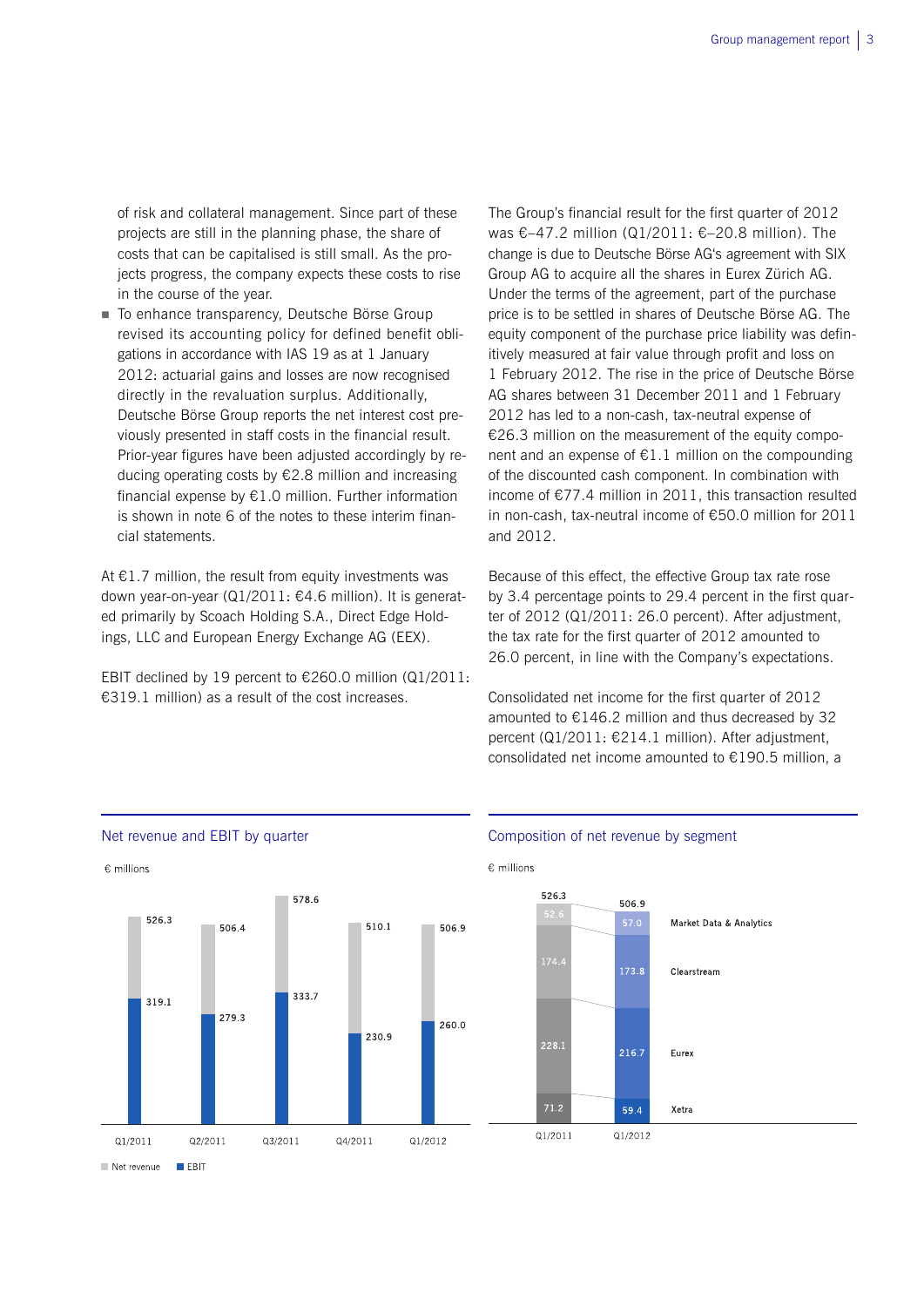15 percent decline year-on-year (Q1/2011: €224.0 million). Basic earnings per share, based on a weighted average of 188.7 million shares outstanding, declined by 33 percent to  $\epsilon$ 0.77 in the first quarter of 2012 (Q1/2011: €1.15 for an average of 186.0 million shares outstanding).

### **Xetra segment**

- Net revenue fell by 17 percent to  $£59.4$  million (Q1/2011: €71.2 million).
- EBIT declined by 30 percent to  $£27.0$  million (Q1/2011: €38.8 million).

Trading activity in the first quarter of 2012 was down on the prior-year figure, which had been affected by strong volatility. Accordingly, the trading volumes by institutional and private investors on Xetra® and on Xetra Frankfurt Specialist Trading declined year-on-year. In March 2012, however, trading picked up compared with the previous two months. In the open electronic order book in Xetra trading, the trading volume dropped by 15 percent to €305.7 billion (Q1/2011: €361.3 billion) and the average value of a Xetra transaction was €10.7 thousand (Q1/2011: €12.1 thousand).

## Xetra segment: key indicators

| Trading volume (order book<br>turnover, single-counted) | Q1/2012<br>€bn | Q1/2011<br>€bn | Change<br>% |
|---------------------------------------------------------|----------------|----------------|-------------|
| Xetra <sup>®</sup>                                      | 305.7          | 361.3          | $-15$       |
| Xetra Frankfurt Specialist Trading <sup>1)</sup>        | 12.3           | 17.4           | - 29        |
| Tradegate                                               | 10.4           | 81             | 28          |

1) Excluding certificates and warrants; the figure for 2011 relates to the floor trading still in place at that time.

Compared with the prior-year figure for floor trading, the trading volume in Xetra Frankfurt Specialist Trading declined by 29 percent to  $E12.3$  billion in the first quarter of 2012 (Q1/2011: €17.4 billion).

There was once again a positive trend in trading volumes at Tradegate Exchange, the Berlin-based trading venue for private investors operated by a company in which Deutsche Börse has held a majority interest since the beginning of January 2010. In the first quarter of 2012, Tradegate Exchange generated a trading volume of €10.4 billion (Q1/2011: €8.1 billion), an increase of 28 percent.

As at 31 March 2012, 952 exchange-traded funds (ETFs) were listed on the Frankfurt Stock Exchange (Q1/2011: 788 ETFs), the number of issuers remained unchanged at 19 year-on-year and the assets under management held by ETF issuers amounted to €172.4 billion (Q1/2011: €168.8 billion). Due to the general market development, trading volume in Deutsche Börse's XTF® segment decreased by 21 percent to €36.7 billion in the first quarter of 2012 (Q1/2011: €46.3 billion). The market share of Deutsche Börse in Europe remained stable at 38 percent (Q1/2011: 37 percent).

As well as for ETFs, Deutsche Börse also operates a segment for exchange-traded commodities (ETCs). Xetra-Gold®, a physically backed bearer bond issued by Deutsche Börse Commodities GmbH, is the most successful ETC product. As at 31 March 2012, Deutsche Börse Group held 52.5 tonnes of gold in custody (Q1/2011: 49.7 tonnes). The value of the gold was equivalent to around €2.1 billion, an increase of 30 percent compared with the prior-year quarter ( $Q1/2011: \text{£}1.6$  billion).

In the listing business, Deutsche Börse recorded 14 listings in the reporting period: two new issues in the Entry Standard, ten transfers from other segments to the Entry Standard, one transfer to the General Standard and one transfer to the Prime Standard. The total issue volume stood at around €114 million in the first quarter. The companies listed on the Frankfurt Stock Exchange remain active: 33 companies carried out a capital increase in the reporting period, with the capital increases amounting to a total volume of €1,186 million.

#### Breakdown of net revenue in the Xetra segment



1) Including income from listing and cooperation agreements and

IT sales revenue allocated to the segment

The position "Trading" includes Xetra Frankfurt Specialist Trading<br>2) The position "Trading" includes Xetra Frankfurt Specialist Trading<br>2) (until 23 May 2011: floor trading) as well as the Xetra® electronic trading system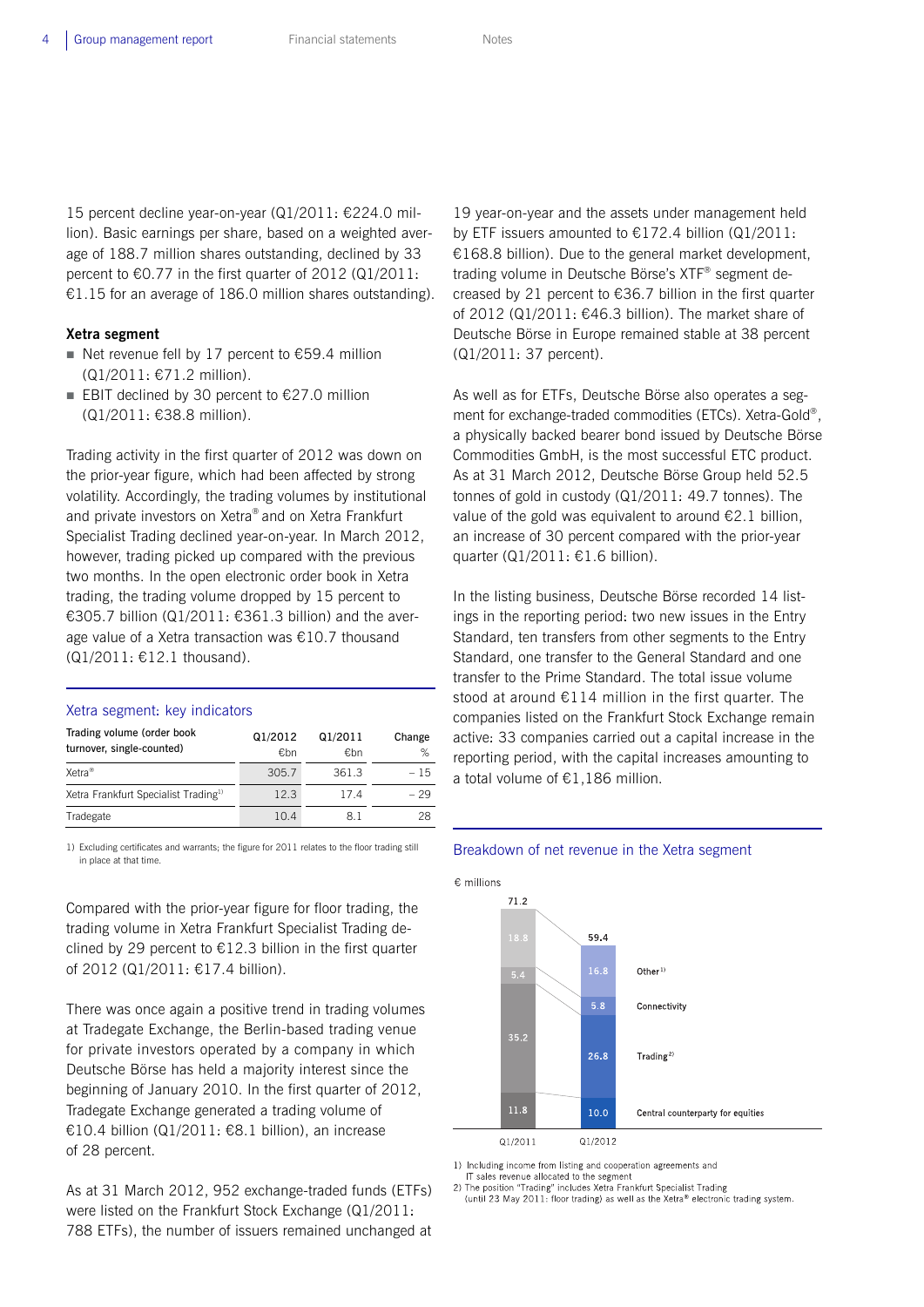### **Eurex segment**

- Eurex recorded a 5 percent decline in net revenue which amounted to €216.7 million (Q1/2011: €228.1 million). The slower business activity could partially be compensated by the acquisition of 100 percent of the equity interest in Eurex Zürich AG.
- EBIT declined by 22 percent to  $£109.2$  million (Q1/2011: €140.7 million). Against the prior year, the segment generated additional EBIT of around €16 million in the first quarter of 2012 resulting from the aforementioned transaction.

Contract volumes for the Eurex segment's European products declined year-on-year in the first quarter of 2012. Trading volumes for European futures and options were 16 percent down on the previous year to a total of 409.2 million contracts (Q1/2011: 489.8 million). Trading volumes on the International Securities Exchange (ISE) were likewise 16 percent lower than in the prior-year quarter at 166.3 million contracts (Q1/2011: 197.6 million). Overall, 575.5 million contracts were traded on Deutsche Börse Group's derivatives exchanges, a year-on-year decline of 16 percent (Q1/2011: 687.4 million). The trend in trading volumes on Eurex and ISE in the first quarter of 2012 was shaped by a market environment that resulted in declining trading activity due to both low equity market volatility and the stagnation of interest rates. In addition, trading volumes in the first quarter of 2011 had been driven to above-average levels by the demand for hedging products resulting from external market factors such as the tsunami disaster in Japan. The year-on-year decline in trading volumes was therefore also seen on other derivatives exchanges worldwide.

European index derivatives were again the highest-volume product group by revenue. These declined by 7 percent to 199.0 million contracts (Q1/2011: 214.8 million). The highest-volume products in this segment were derivatives on the EURO STOXX 50® index with 152.6 million traded contracts (Q1/2011: 174.4 million).

The volume of European equity derivatives contracts was 18 percent down on the first quarter of 2011 to 87.8 million (Q1/2011: 107.4 million). Trading in single-stock futures rose by 16 percent to 26.6 million contracts (Q1/2011: 22.9 million), while trading in equity options declined by 28 percent to 61.2 million contracts (Q1/2011: 84.5 million).

Among the recently introduced asset classes, dividend derivatives continue to enjoy growth: 1.8 million traded contracts in the first quarter of 2012 mean a year-on-year increase of 21 percent (Q1/2011: 1.5 million). The sales revenue generated by dividend derivatives is recognised partly as index derivatives sales revenue and partly as equity derivatives net revenue. Volatility index derivatives again grew at an even sharper rate, rising by 115 percent to 0.9 million contracts in the first quarter of 2012 (Q1/2011: 0.4 million contracts).

Trading in European interest rate derivatives declined by 27 percent to 121.3 million contracts (Q1/2011: 165.6 million). This was due primarily to the general uncertainty in the euro zone, which led to a lower volume of trading in European government bond markets and their derivatives. In particular, trading volumes in derivatives on German government bonds decreased, since, due to persistently high and volatile divergences in interest rates in the euro area, these derivatives are no more suited for hedging all European government bonds. Against this background, Eurex has expanded its offering of interest rate derivatives by futures on Italian government bonds (BTB Future) already since 2009, and added French government bonds (OAT Future) in April 2012. In addition, persistently low interest rate levels in the market for German government bonds limit the need for investment.

On ISE, the trading volume in US options fell again compared with the prior-year quarter due to the general downward trend in US derivatives markets. The number of contracts in the first quarter of 2012 amounted to 166.3 million (Q1/2011: 197.6 million). The market share in US equity options declined from 18.3 percent in the fourth quarter of 2011 to 16.8 percent in the first quarter of 2012 (Q1/2011: 18.2 percent).

Besides derivatives trading, Eurex also operates Eurex Clearing, Europe's leading clearing house. In addition to its function as a central counterparty for the clearing and risk management of products of connected trading platforms such as Xetra®, Eurex®, Eurex Bonds®, Eurex Repo®, the European Energy Exchange (EEX) and the Irish Stock Exchange, Eurex Clearing offers services for OTC-traded futures and options on equities and interest rate products with contract specifications similar to Eurex contracts.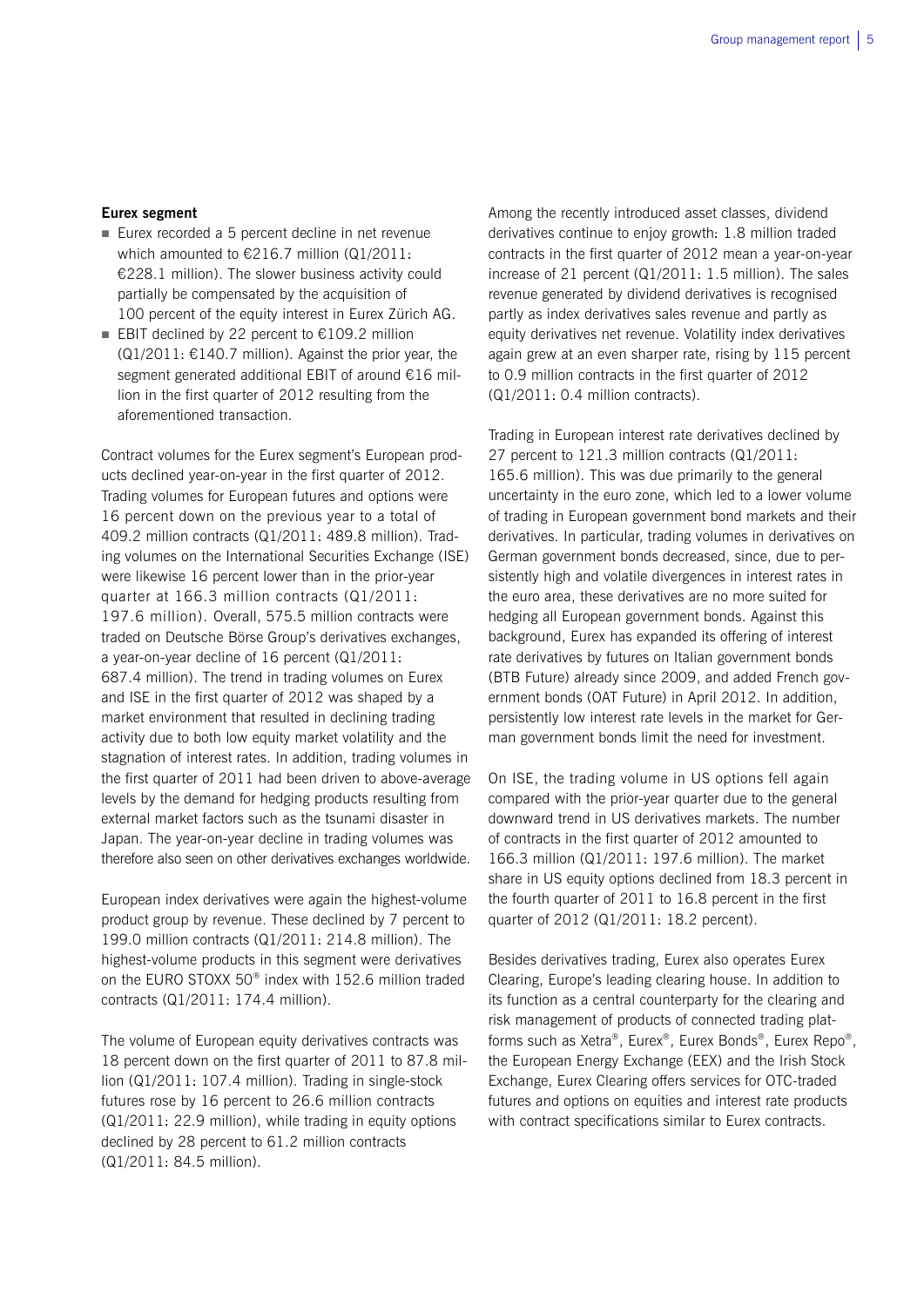|                                                    | Q1/2012<br>m contracts | Q1/2011<br>m contracts | Change<br>% |
|----------------------------------------------------|------------------------|------------------------|-------------|
| European equity index derivatives <sup>1)</sup>    | 199.0                  | 216.0                  | - 8         |
| European equity derivatives <sup>1)</sup>          | 87.8                   | 107.7                  | $-18$       |
| European interest rate derivatives                 | 121.3                  | 165.6                  | $-27$       |
| <b>Total European derivatives</b><br>$(Eures)^{2}$ | 409.2                  | 489.8                  | $-16$       |
| US options (ISE)                                   | 166.3                  | 197.6                  | $-16$       |
| <b>Total Eurex and ISE</b>                         | 575.5                  | 687.4                  | $-16$       |

#### Contract volumes in the derivatives markets

1) Dividend derivatives have been allocated to the euity index and equity derivatives. 2) The total shown does not equal the sum of the individual figures as it includes other traded derivatives such as ETF, volatility, agricultural, precious metals, power and emission derivatives. As from the first quarter of 2012, contract volumes from trading in power products of the cooperation of Eurex and EEX are also included.

Eurex Bonds saw further growth in trading volumes in the first quarter of 2012. Turnover was up by 6 percent year-on-year to a total of €34.9 billion (single-counted) (Q1/2011: €32.8 billion). Eurex Bonds' business performance therefore remains on a stable upward trend, particularly in the ever more important core European segments for German and Dutch government bonds as well as in French and Belgian government bonds.

Business volumes in the euro repo market continued to expand in the first quarter of 2012. The average outstanding volume increased by 32 percent to €157.3 billion  $(Q1/2011: \text{£}119.5$  billion; single-counted for both periods). The volume of the repo market in Swiss francs decreased in the first quarter of 2012 to CHF92.1 billion (Q1/2011: CHF193.4 billion), due to interest policy measures taken by the Swiss central bank (SNB) to devalue the Swiss franc (interest rate close to zero) and due to the lack of issuance of SNB bills. GC Pooling®, the collateralised money market that Eurex Repo operates jointly with Eurex Clearing and Clearstream and which has proven to be a reliable liquidity pool for market participants, maintained its successful performance. Average outstanding volumes reached €124.2 billion in the first quarter, a year-on-year increase of 33 percent (Q1/2011: €93.4 billion). GC Pooling enables balance-sheet friendly and anonymous money market trading in which standardised collateral baskets (a group of securities with similar quality features, such as issuer credit rating) are traded and cleared via a central counterparty (Eurex Clearing).



#### Breakdown of net revenue in the Eurex segment

1) Including IT sales revenue allocated to the segment

Since April 2011, Eurex has been the majority shareholder in European Energy Exchange (EEX). EEX operates an international market for  $CO<sub>2</sub>$  emission rights and power derivatives. Following a cooperation agreement between Eurex and EEX, Eurex participants are also allowed to trade at EEX. From April 2012, Eurex participants who are also admitted to EEX will have access to derivatives on gas and coal as well.

In the first quarter of 2012, Eurex added more products to the derivatives portfolio. The new products include ten new futures that relate to the dividends of selected sector indices, new futures and options contracts on the RDX USD Russian blue-chip index, and 17 new equity options on individual German shares.

The product on the benchmark KOSPI index offered in cooperation with the Korea Exchange since the end of August 2010 grew to 8.3 million traded contracts in the first quarter of 2012 (Q1/2011: 0.5 million).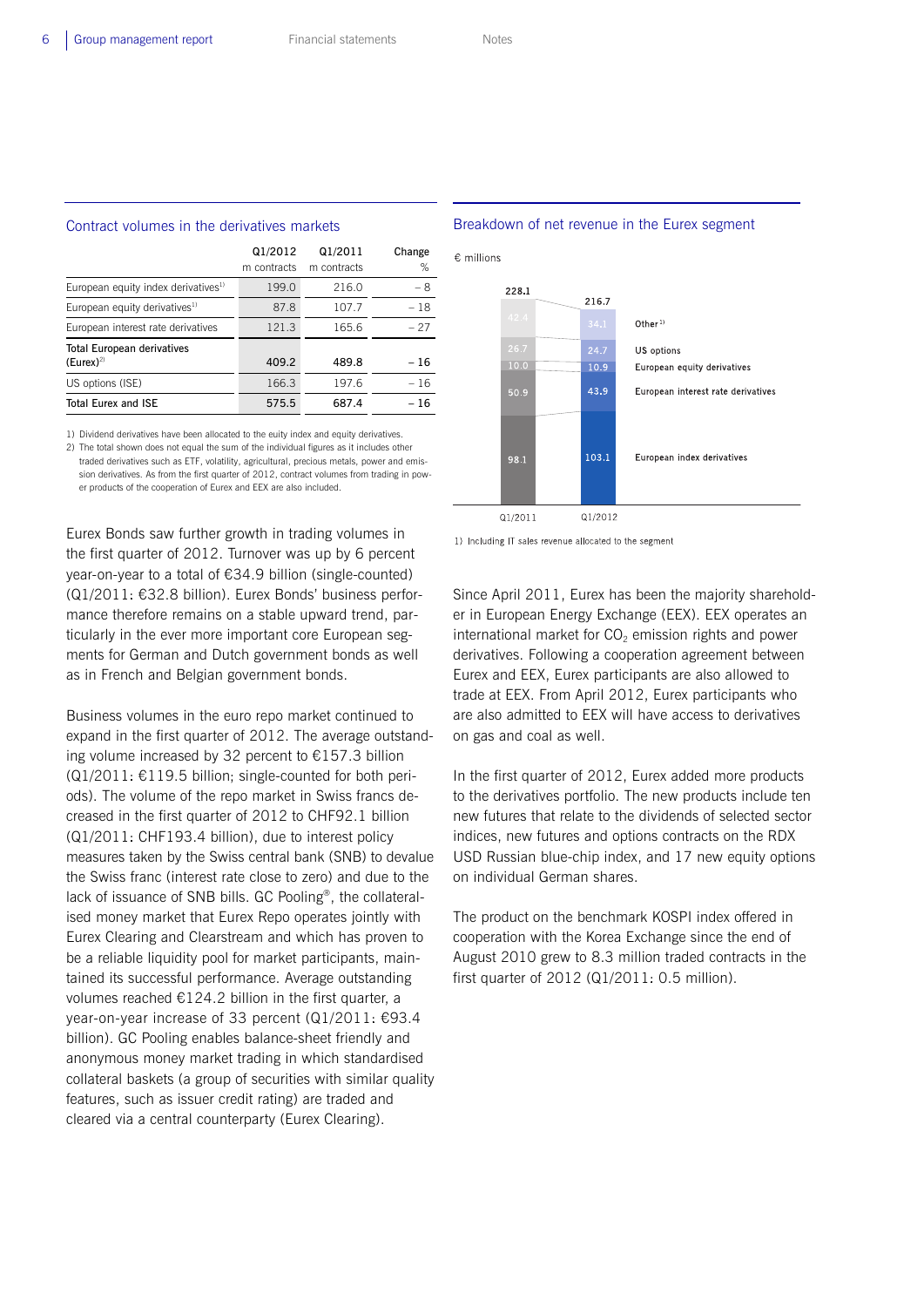In March, Eurex also agreed a further cooperative arrangement with Singapore Exchange (SGX), which is intended to enable easier access to the two marketplaces and reduce connectivity costs for participants. Under the partnership, the two companies' co-location data centres will be linked, providing market participants with easy access to the markets of the other exchange in Singapore or Frankfurt/Main. The agreement is to be implemented by mid-2012.

#### **Clearstream segment**

- Net revenue remained stable at  $£173.8$  million (Q1/2011: €174.4 million).
- $\blacksquare$  EBIT declined against the prior-year period, by 13 percent to €88.4 million (Q1/2011: €101.7 million).

In the custody business, the average value of assets under custody in the first quarter of 2012 decreased by 3 percent year-on-year to €11.0 trillion (Q1/2011: €11.3 trillion). The average value of domestic securities under custody went down by 5 percent to €5.1 trillion  $(Q1/2011: \text{€}5.4$  trillion), while the average value of assets under custody for the international market remained stable at €5.9 trillion (Q1/2011: €5.9 trillion). The decline in overall custody volume is mainly a result of lower market value of shares, funds and structured products in the German market. As a result, net revenue in the custody business in the first quarter 2012 was down 3 percent to €83.2 million (Q1/2011: €85.9 million).

In the first quarter of 2012, the number of settlement transactions processed by Clearstream saw a decrease by 10 percent to 30.7 million (Q1/2011: 34.1 million). This decrease is due to reduced trading activity by market participants in the first quarter of 2012.

International transactions declined by 3 percent to 10.1 million (Q1/2011: 10.4 million). Of these transactions, 79 percent were OTC transactions and 21 percent were stock exchange transactions. The number of settled transactions in the stock-exchange business decreased sharply (minus 30 percent year-on-year), while it increased in the OTC business (plus 7 percent year-on-year).

In the domestic German market, settlement transactions decreased by 13 percent to 20.7 million (Q1/2011: 23.7 million). Here, the distribution of stock-exchange and OTC business is the other way around: 66 percent were stock-exchange transactions and 34 percent OTC transactions. In the domestic business, stock-exchange transactions decreased more sharply (minus 15 percent) than OTC transactions (minus 8 percent) in the period under review. Net revenue in the overall settlement business decreased by 9 percent to €26.8 million (Q1/2011: €29.4 million) in the first quarter of 2012.

The Investment Funds Services were stable in the first quarter of 2012. In the period under review, Clearstream processed 1.6 million transactions (Q1/2011: 1.5 million), a 1 percent increase compared to last year. The assets held under custody in Investment Funds Services remained stable at  $\epsilon$ 219.1 billion in the first quarter of 2012 (Q1/2011: €219.2 billion).

In the Global Securities Financing (GSF) business, the average outstandings continued to grow. In the past quarter, monthly average outstandings amounted to €588.5 billion (Q1/2011: €543.0 billion), an increase of 8 percent compared with the average outstandings of the previous year. This rise reflects the growing importance of secured financing and the continued migration of collateral towards central international liquidity pools. As a result of the substantial volume growth in the securities lending products with higher margins, especially in Automated Securities Lending (ASLplus), as well as in Triparty Collateral Management Services, net revenue in the GSF business increased by 29 percent to €15.3 million in the period under review (Q1/2011: €11.9 million).

Average customer cash deposits rose year-on-year by 37 percent to €11.1 billion  $\left( \frac{Q1}{2011} \right)$ : €8.1 billion). However, the first quarter 2012 contains an amount of some €2.6 billion previously or currently restricted by EU and US sanction programmes. While the European Central Bank reduced the key interest rate in two steps on 9 November and 14 December back to 1 percent, the level in the first quarter of 2011, higher deposits led to a 15 percent increase of net interest income from Clearstream's banking business to €18.5 million (Q1/2011: €16.1 million).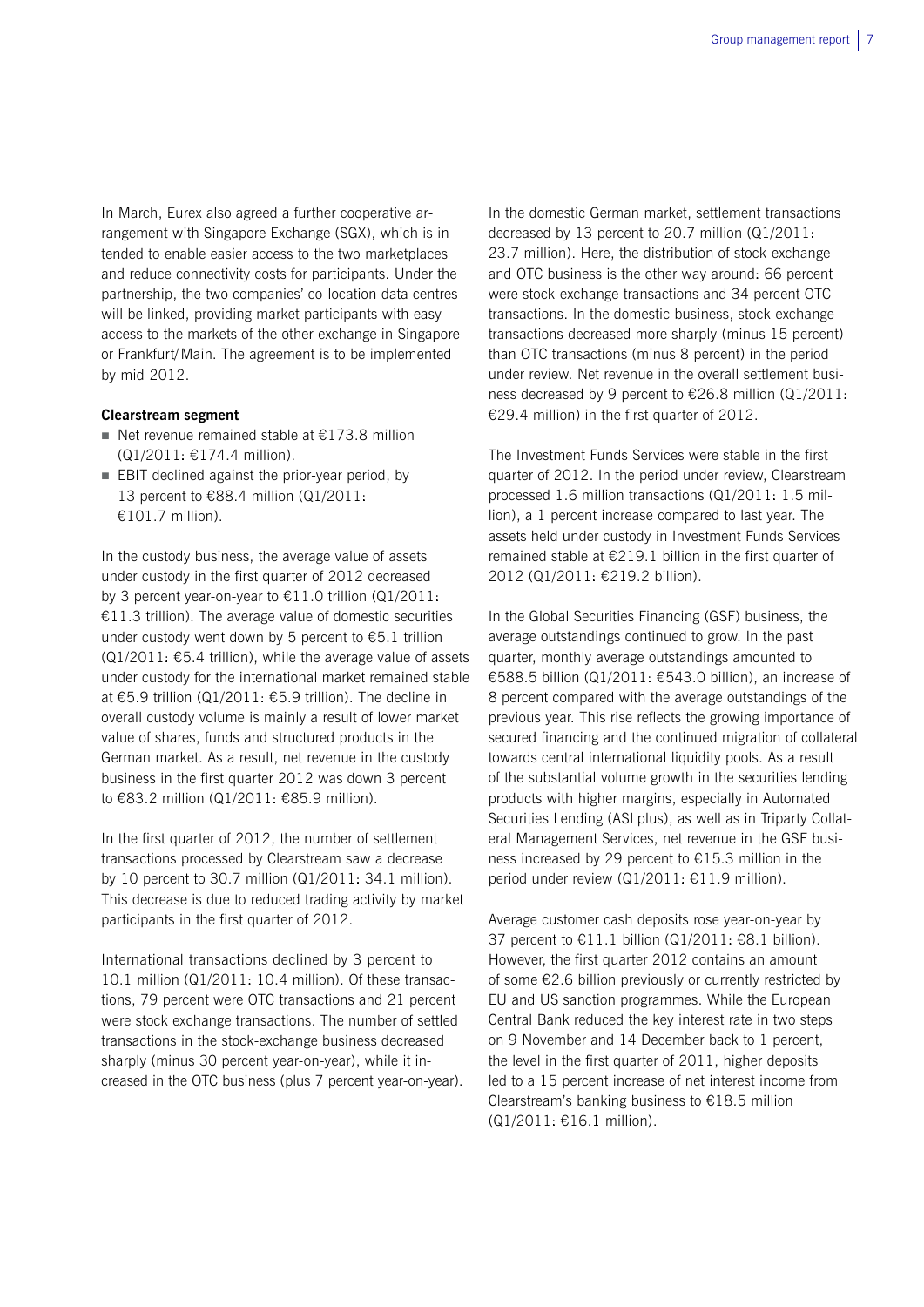In addition, Clearstream's other net revenue decreased by 4 percent to  $\epsilon$ 30.0 million (Q1/2011:  $\epsilon$ 31.1 million). This is due to lower revenue from other commissions and IT revenue despite higher revenue from connectivity and account maintenance.

#### Clearstream segment: key indicators

|                                       | Q1/2012       | Q1/2011 | Change |
|---------------------------------------|---------------|---------|--------|
| Custody                               | €bn           | €bn     | %      |
| Value of securities deposited         |               |         |        |
| (average value)                       | 11,027        | 11,333  | $-3%$  |
| international                         | 5,893         | 5,949   | $-1%$  |
| domestic                              | 5,134         | 5,385   | $-5%$  |
|                                       |               |         |        |
| Settlement                            | m             | m       | %      |
| Securities transactions               | 30.7          | 34.1    | $-10%$ |
| international                         | 10.1          | 10.4    | $-3%$  |
| domestic                              | 20.7          | 23.7    | $-13%$ |
|                                       |               |         |        |
| <b>Global Securities Financing</b>    | €bn           | €bn     | %      |
| Outstanding volume<br>(average value) | 588.5         | 543.0   | 8%     |
|                                       |               |         |        |
| Average daily cash balances           | €m            | €m      | %      |
| Total                                 | $11,146^{11}$ | 8,111   | 37%    |
| euros                                 | 4,038         | 2,245   | 80%    |
| US dollars                            | 5,183         | 4,177   | 24%    |
| other currencies                      | 1,924         | 1,689   | 14%    |

1) Includes some €2.6 billion previously or currently restricted by EU and US sanctions

During the first quarter of 2012, Clearstream further increased the scope and the global reach of its services. Together with Eurex Repo and Eurex Clearing, Clearstream announced in March that it will introduce an extension of the GC Pooling market for secured funding in the fourth quarter of 2012. The offering will be made available for active GC Pooling participants, i.e. banks, to enable them to further strengthen their service scope towards corporate customers.

Clearstream's Global Liquidity Hub has won further potential partners among central securities depositories (CSDs) worldwide: in January, Clearstream and Strate, the South African CSD, signed a letter of intent aimed at exploring a new triparty collateral management service for South Africa. Strate will look to utilise Clearstream's Global Liquidity Hub for the allocation, optimisation and substitution of local collateral. Canadian financial institutions are also set to benefit from this new efficient and effective collateral management service planned to be developed by Clearstream and CDS Clearing and Depository Services Inc. In March, the two companies signed a letter of intent to explore the rollout of Clearstream's Liquidity Hub GO (Global Outsourcing) service for Canada. Clearstream has the competitive advantage to be the only collateral management services provider which can manage collateral across time zones and national borders while the assets stay in the respective domestic environment – as required in many legislations.

Furthermore, progress has been achieved in winning banks as partners in this domain. In February, Clearstream and BNP Paribas Securities Services signed a letter of intent to intensify their cooperation on collateral management: BNP Paribas customers will be able to consolidate their collateral holdings, via Clearstream's Global Liquidity Hub, to cover their global exposures from a single optimised collateral pool.

Internationalisation is also making progress in other areas. Via its Russian agent Deutsche Bank Ltd. Moscow, Clearstream successfully settled its first domestic government bond transaction on an OTC basis in March. This type of transaction represents a significant step forward in the liberalisation of the Russian government bond market.

Finally, Clearstream continues to strengthen its position in Asia: as the first international central securities depository, the company joined Hong Kong Exchanges and Clearing's (HKEx) Ecosystem initiative as a founding member. The Ecosystem will enable Clearstream to offer direct access from within the HKEx co-location data centre to Clearstream's global issuance, settlement and custody of securities services, as well as investment funds services and global securities financing.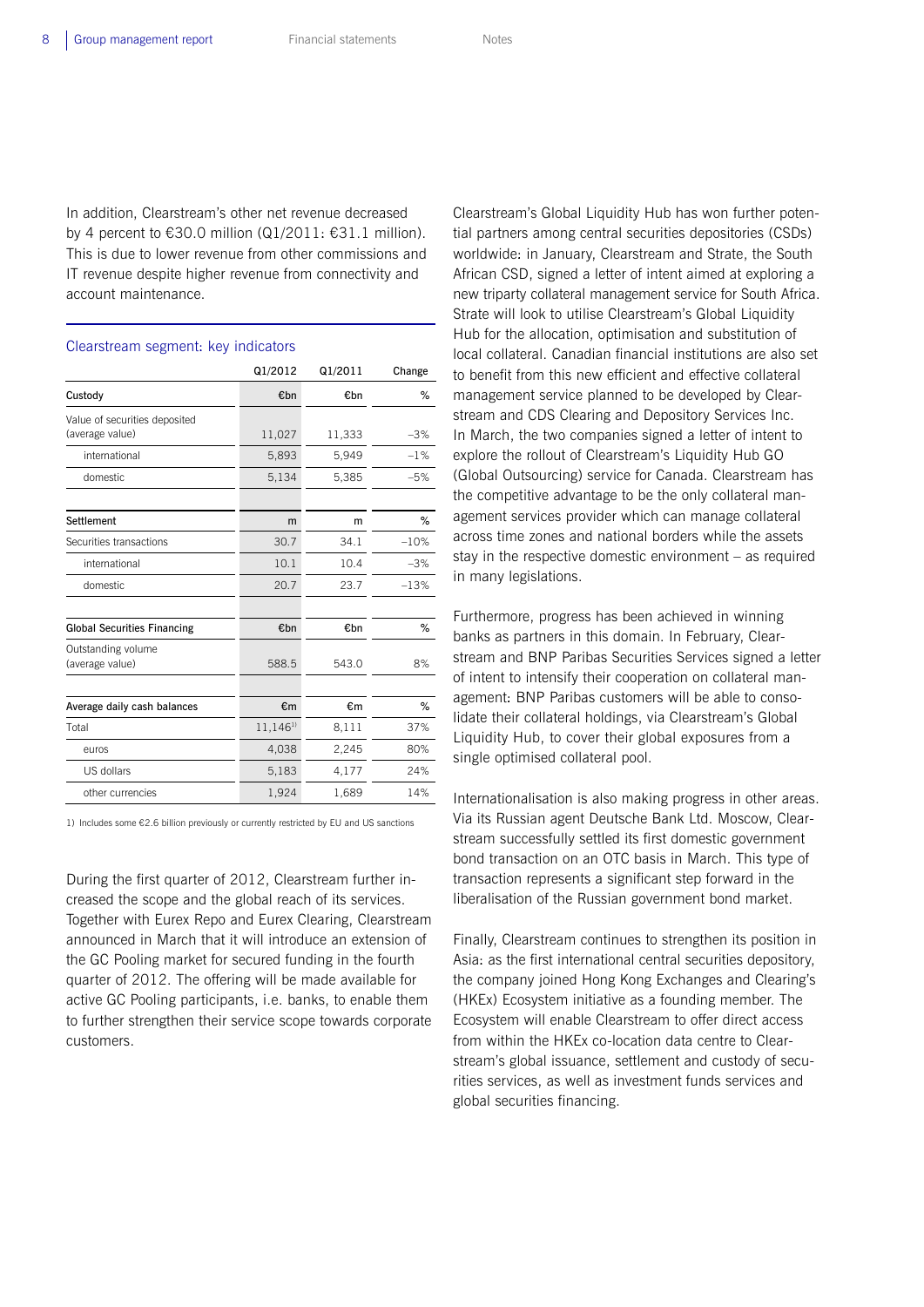#### Breakdown of net revenue in the Clearstream segment



1) Including Connectivity and Reporting and IT sales revenue allocated to the segment

#### **Market Data & Analytics segment**

- Segment net revenue rose by 8 percent to €57.0 million (Q1/2011: €52.6 million).
- EBIT decreased by 7 percent year-on-year to €35.4 million (Q1/2011: €37.9 million).

The Market Data & Analytics segment performed well in the first quarter of 2012. This was due in particular to the success of the index business as well as to new data products.

The segment expanded its front office business revenue year-on-year in the first quarter of 2012. Front Office Data & Analytics' data and key indicators are increasingly used by market participants in automated trading applications. Despite a decline in user numbers in the trading departments of banks and finance houses, the unit achieved a stable, positive result. News and indicator business made an important contribution to this. The information is supplied directly to customers through various channels, from the AlphaFlash® algo news feed to the web-based application on mobile terminal devices. The unit is also benefiting from increasing demand for direct connections, which ensure complete and rapid delivery of trading-related data in volatile market situations in particular.

The segment posted the strongest year-on-year increase in its index business. This was due to the sustained growth in the ETF market, where both the number of exchangetraded index funds and their volume of assets under management continued to rise. New and innovative indices marketed through the subsidiary STOXX Ltd. are a key driver of the index business' future success. These are used by issuers for structured products to enable investors to employ a variety of investment strategies. STOXX aims to set new standards with a new country classification based on transparent quantitative criteria, among other things for the classification of emerging markets, which gives customers an orientation when arranging their investment portfolios. On the whole, the heightened uncertainty surrounding general economic developments continues to increase the demand for high-quality market information.

Sales revenue in the back office data business declined slightly in the first quarter of 2012. This was due mainly to reduced trading activity, particularly in the case of the TRICE® service, through which Deutsche Börse helps securities firms to meet their reporting obligations.

The segment is also supporting the Group-wide internationalisation strategy. For example, through Deutsche Börse subsidiary MNI, Market Data & Analytics has acquired the China Consumer Sentiment Survey (CCSS) from Intage Hyperlink Market Consulting (Shanghai) Co., Ltd. CCSS is a leading indicator of consumer sentiment based on survey data from 30 major Chinese cities. In addition, the AlphaFlash machine-readable algo news feed has been available in the data centre of a large exchange in Brazil since January 2012.

#### **Financial position**

## **Cash flow**

Deutsche Börse Group generated cash flow from operating activities before changes in reporting-date-related CCP positions of €158.8 million in the first quarter of 2012  $(Q1/2011: \text{£}51.4$  million). Including the changes in the CCP positions, there was a negative cash flow from operating activities of €–54.3 million (Q1/2011: €68.3 million). Deutsche Börse Group calculates its cash flow on the basis of net income. Net income is adjusted for non-cash changes; in addition, cash flows derived from changes in balance sheet items are taken into account. The change in the cash flow from operating activities before changes in reporting-date-related CCP positions is calculated as follows: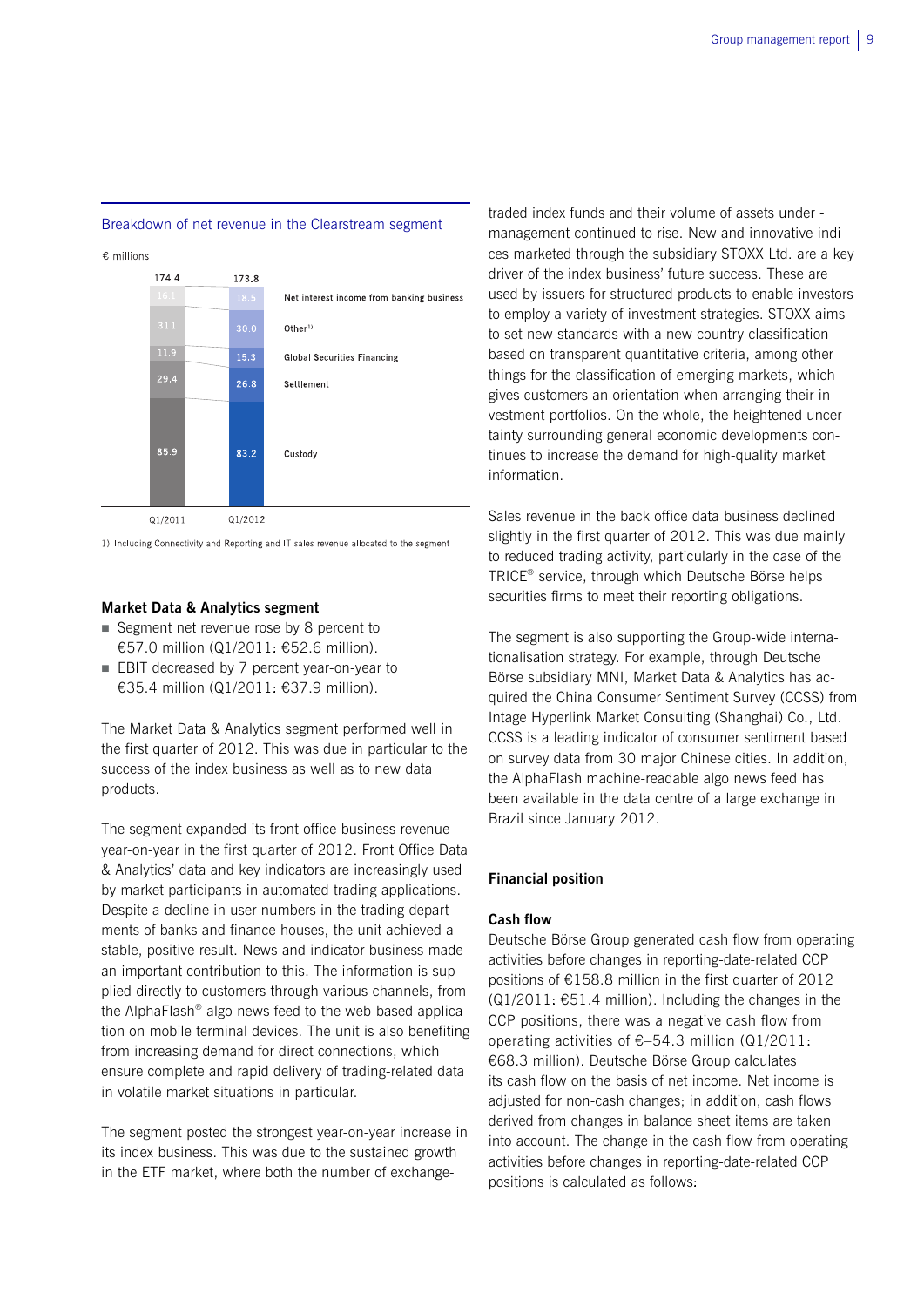- Decline in net income by €70.4 million to €150.3 million
- Increase in non-cash expenses from  $\epsilon$ 2.7 million to €28.8 million, especially as a result of the remeasurement of the equity component in connection with the acquisition of additional shares in Eurex Zürich AG
- Increase  $\left( \frac{Q1}{2011} \right)$ : decline) in capital employed, caused by a €64.6 million rise in receivables and other assets (Q1/2011: €58.7 million) partially offset by  $a \in 17.8$  million rise in current liabilities (Q1/2011: decline by €138.5 million). The rise in receivables was primarily the result of a rise in tax receivables.

Cash outflows from investing activities amounted to €419.4 million (Q1/2011: cash inflow of  $€1,018.2$  million), primarily due to the net increase in financial assets by €45.4 million (net decrease by €439.5 million), current receivables and securities from banking business with an original term of more than three months by €351.6 million (Q1/2011: net decrease by €601.4 million).

Cash inflows from financing activities amounted to €−3.7 million in the first quarter of 2012 (Q1/2011: nil) due to the partial repayment of a loan.

Cash and cash equivalents as at 31 March 2012 amounted to €176.8 million (31 March 2011: €630.9 million), mainly due to the decrease in cash inflows from investing activities described above. Cash flows from investing activities are mainly influenced by the maturity terms of Clearstream's investment business. The liquidity situation of Deutsche Börse Group is reflected in cash and cash equivalents in the consolidated balance sheet; as at 31 March 2012, this item amounted to €935.8 million.

#### **Capital structure**

Generally, Deutsche Börse Group's policy to optimize its capital structure remains unchanged: the Group aims to achieve a dividend distribution ratio of 40 to 60 percent of consolidated net income for the year and executes share buy-backs in order to distribute funds not required for the Group's operating business and its further development to its shareholders. The policy takes into account capital requirements, which are derived from the Group's capital and liquidity needs from legal, regulatory, credit rating and economic capital perspectives. To ensure the continued success of the Clearstream segment, which is active in

securities custody and settlement, the Company aims to retain Clearstream Banking S.A.'s strong "AA" credit rating. Deutsche Börse AG also needs to maintain a strong credit profile for the benefit of the activities at its subsidiary Eurex Clearing AG.

Customers expect their service providers to maintain conservative interest coverage and debt/equity ratios and thus maintain strong credit ratings. Deutsche Börse Group is pursuing its objective of achieving an interest coverage ratio (ratio of EBITDA to interest expenses from financing activities) of at least 16 at Group level. Deutsche Börse Group achieved this target with an interest coverage ratio of 17.5 in the first quarter of 2012. The interest coverage ratio is based on a relevant interest expense of €17.5 million and EBITDA of €307.0 million, adjusted by non-recurring effects for the prohibited merger with NYSE Euronext as well as by costs for efficiency programmes.

For financial year 2011, Deutsche Börse AG will propose to the Annual General Meeting that a dividend of €2.30 per share should be paid. This proposal represents a distribution ratio of 52 percent, adjusted for merger and acquisition costs primarily associated with the prohibited merger with NYSE Euronext, efficiency programme costs and the income arising from the remeasurement of the equity component of the purchase price for the announced acquisition of the shares in Eurex Zürich AG held by SIX Group AG (2010: 54 percent, adjusted for efficiency programme costs and the ISE impairment charge in the fourth quarter of 2010). Given 188.8 million dividend-bearing no-par value shares, this would result in a total dividend of €434.1 million (2010: €390.7 million). In addition to this dividend, the Company proposes a special distribution of €1.00 per share. The special distribution would amount to €188.8 million.

#### **Net assets**

Deutsche Börse Group's noncurrent assets amounted to €5,024.3 million as at 31 March 2012 (31 March 2011: €4,759.2 million). They consisted primarily of intangible assets and financial assets. Intangible assets included goodwill of €2,062.8 million (31 March 2011: €2,005.9 million) and other intangible assets of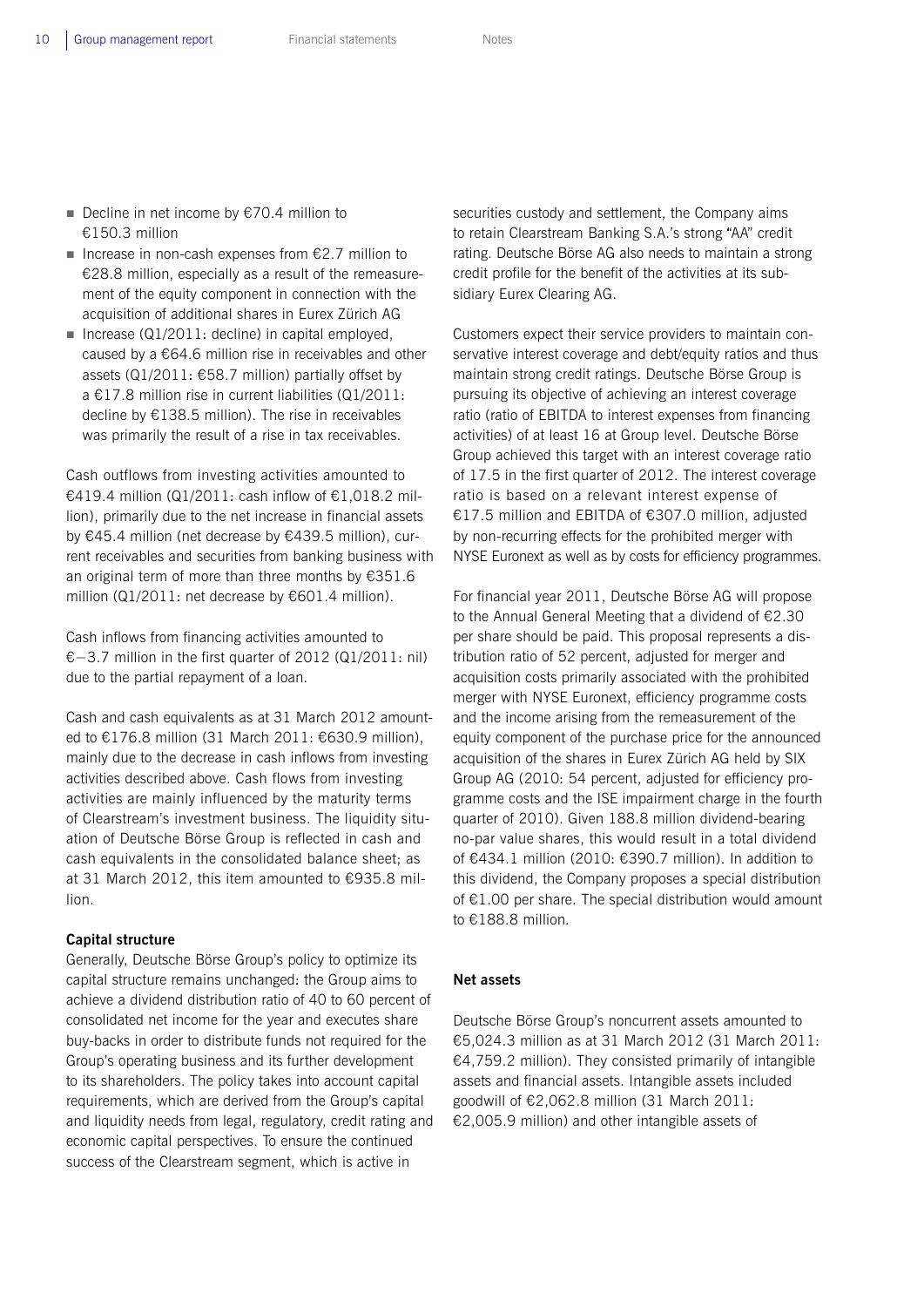€891.5 million (31 March 2011: €883.4 million). Noncurrent receivables and securities from banking business of €1,468.9 million (31 March 2011: €1,325.7 million) accounted for the largest part of financial assets, which amounted to  $£1,757.5$  million as at the balance sheet date (31 March 2011: €1,577.7 million). This increase is largely responsible for the change in total noncurrent assets compared with 31 March 2011.

Overall, Deutsche Börse Group invested €21.3 million (Q1/2011: €19.9 million) in intangible assets and property, plant and equipment in the first quarter, and thus more than in the previous year. The investments were made in the Eurex and Clearstream segments in particular.

Noncurrent assets were financed by equity in the amount of €3,524.4 million (31 March 2011: €3,563.2 million) and noncurrent liabilities in the amount of €1,876.2 million (31 March 2011: €1,850.8 million). Noncurrent liabilities mainly related to interest-bearing liabilities of €1,447.4 million (31 March 2011: €1,431.8 million) and deferred taxes of €295.4 million (31 March 2011: €262.1 million).

Changes in current liabilities were the result of, among other things, the rise in cash deposits of market participants, which reached €13,418.9 million (31 March 2011: €4,855.3 million). This is because the current market uncertainty and low interest rates mean that clearing members are increasingly providing cash rather than securities as collateral to Eurex Clearing.

## Risk report

Deutsche Börse Group provides detailed information on its risk management strategy, organisation, processes and methods in its annual report.

The most substantial operational risks Deutsche Börse Group faces relate to the non-availability of its trading, clearing and settlement systems (availability risk) and to the incorrect processing of customer instructions in the custody business (service deficiencies). The Group manages availability risk through extensive business continuity management activities. The risk of service deficiencies is mitigated by reducing the amount of manual intervention necessary or by improving the safeguards for this. There

are also legal risks and risks associated with business practices. In addition, accidents or natural disasters as well as sabotage and terrorism could lead to financial losses due to damage to physical assets.

In its annual report, Deutsche Börse Group provided information about enforcement proceedings arising out of a class action that have resulted in certain customer positions in Clearstream Banking S.A.'s securities omnibus account with its US depository bank being restrained. Should the lawsuit result in a requirement to surrender the customer positions, Clearstream Banking S.A. will defend itself against the charges in accordance with its obligations as a custodian. Clearstream is cooperating with the US Office of Foreign Assets Control (OFAC) as regards a current OFAC investigation under the Iranian Transactions Regulations in relation to certain asset transfers made via Clearstream's settlement system.

Deutsche Börse Group's financial performance also depends on its external environment. It could be impacted by external factors such as interest rates, GDP growth and equity market performance and volatility. A lack of investor confidence in the financial markets could also have a negative effect on the Group's financial performance. Regulatory measures represent an additional uncertainty. On the one hand, they could adversely affect Deutsche Börse Group's competitive position; on the other, they could also impact the business models of Deutsche Börse Group's customers and reduce their demand for the Group's products and services. Moreover, Deutsche Börse Group is exposed to the risk of changes in its competitive environment. For example, no assurance can be given that Deutsche Börse Group's financial performance will not deteriorate due to fierce competition for market share in individual business areas. This could lead to intangible assets such as goodwill being partially or fully written down following an impairment test.

Deutsche Börse Group is exposed to financial risks mainly in the form of credit risk at the subsidiaries of Clearstream Holding Group and at Eurex Clearing AG. In addition, the Group's cash investments and receivables are subject to credit risk. There is also limited market risk from cash investments and liquidity risk. However, the majority of cash investments involve short-term transactions that are collateralised. This minimises liquidity risks from such investments.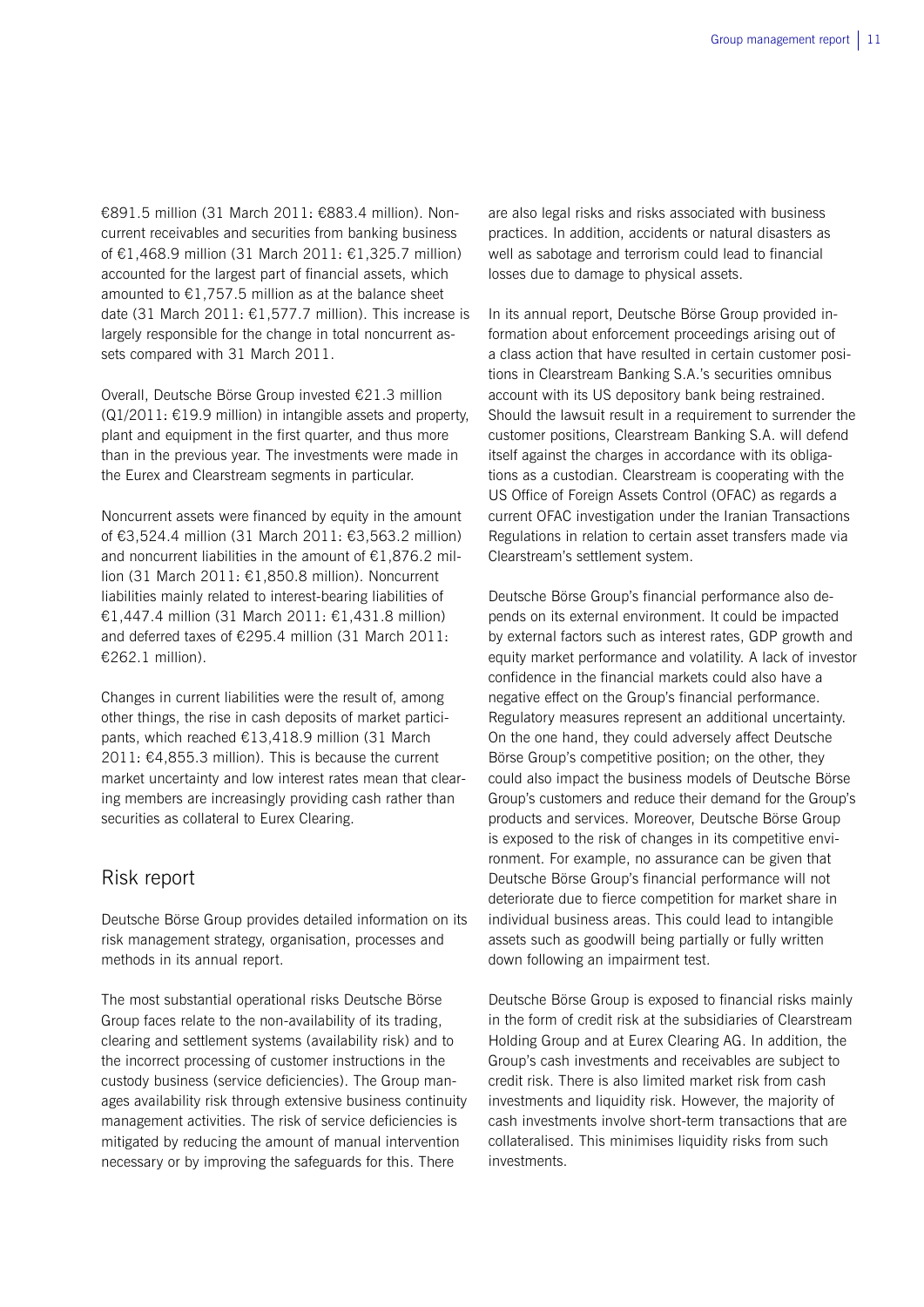The Group evaluates its risk situation on an ongoing basis. From today's perspective, the Executive Board sees no significant change in the risk situation and hence no threat to the continued existence of the Group.

## Report on expected developments

The report on expected developments describes the expected development of Deutsche Börse Group in financial years 2012 and 2013. It contains statements and information on events in the future. These forward-looking statements and information are based on the Company's expectations and assumptions at the time of publication of this report. In turn, these are subject to known and unknown risks and uncertainties. Numerous factors influence the Group's success, its business strategy and financial results. Many of these factors are outside the Company's control. Should one of the risks or uncertainties materialise or one of the assumptions made turn out to be incorrect, the actual development of the Group could deviate either positively or negatively from the expectations and assumptions contained in the forward-looking statements and information contained in this report on expected developments.

## **Development of results of operations**

For the remainder of financial year 2012, Deutsche Börse Group expects no significant deviations from the forecasts for its operating environment that were made in its 2011 consolidated financial statements.

Deutsche Börse Group expects the economic environment to improve moderately in the forecast period compared with 2010 and 2011, with a continued high level of uncertainty surrounding the creditworthiness and liquidity of certain euro zone countries.

Deutsche Börse Group considers itself well positioned and expects higher revenue in the forecast period. This assumption is particularly based on the acquisition of the shares in Eurex Zürich AG formerly held by SIX Group AG, which will make Deutsche Börse the sole shareholder of Eurex Zürich AG with retrospective effect from 1 January 2012. As a result, 100 percent of Eurex's sales revenue is reported in the consolidated income statement rather than the previous 85 percent. From the first quarter of 2012, net revenue is reported as the central revenue indicator (see details on page 2).Therefore, the Group's revenue forecast methodology has also been adapted accordingly. The adaptation has no effect on the EBIT guidance for 2012. Depending on how general conditions develop, on the form taken by both cyclical and structural growth drivers, and on the success of new products and functionalities, Deutsche Börse Group is expecting net revenue (total revenue less volume-related costs) of approximately €2,150 million to €2,300 million in 2012. This would correspond to an increase of up to 8 percent compared with 2011. In this context, Deutsche Börse assumes that net interest income from banking business in 2012 will remain below the level of 2011, and that other operating income will decline considerably as a result of the discontinuation of the reimbursement made by SIX Group for the operation of Eurex by Deutsche Börse Group. The Group expects volume-related costs, that are largely influenced by business activities in the international settlement and custody business of Clearstream, to increase compared to 2011 (2011: €244.0 million). The increase results especially from expected growth in this segment and adjustments to the pricing models for trading US options at ISE and German and European equities in Xetra Frankfurt Specialist Trading in the course of the year. The latter, however, is accompanied by an increase in sales revenue and therefore has no impact on earnings. Since additional changes of this type of pricing models are planned during the reporting year, volume-related costs, in line with increasing sales revenue, could further increase going forward.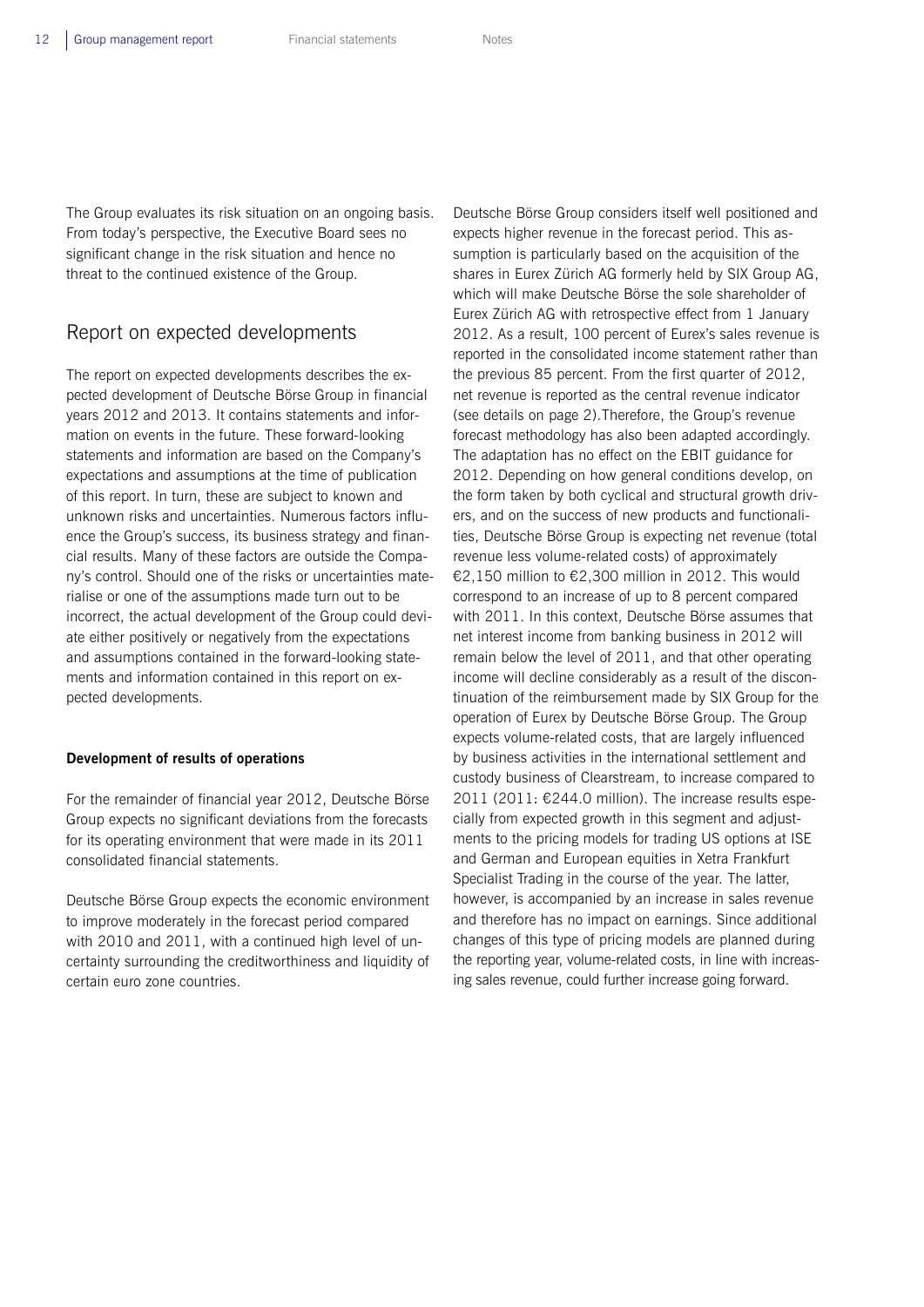At the time this report on expected developments was prepared, it seems likely that net revenue will be at the lower end of this range due to a weak start to the year in the cash and derivatives markets. If, contrary to expectations, general conditions do not perform as well as described above, or if they impact the Company's customers to a greater extent, the Company believes it is in a good position to continue to do business profitably due to its integrated business model and the cost reduction measures it has implemented.

The Company is still forecasting operating costs of less than €930 million in 2012 compared with €890 million in 2011 (adjusted for merger and acquisition costs and costs for efficiency programmes amounting to around €30 million).

Depending on net revenue performance, the Company continues to expect EBIT for 2012 to be in the range of around €1,200 million to €1,350 million before the aforementioned special factors. If the performance of net revenue should fall short of expectations, EBIT could fall below the forecast range.

The Group anticipates an unchanged tax rate of approximately 26 percent for the forecast period.

An EBIT range of some €1,200 million to €1,350 million results in an interest coverage ratio of between 19 and 21 at Group level, clearly exceeding the targeted minimum of 16.

#### **Development of the Group's financial position**

The Company expects operating cash flow to remain positive. With respect to its cash flow from investing activities, Deutsche Börse plans to invest around €150 million per year in intangible assets and property, plant and equipment during the forecast period. These investments will serve primarily to develop new products and services in the Eurex and Clearstream segments and enhance existing ones. The higher sum compared with previous years is primarily the result of increased investments in the trading infrastructure and risk management functionalities.

In its capital management programme, Deutsche Börse will react flexibly to a changing market environment in the forecast period. Deutsche Börse Group continues to pursue the objective of achieving an interest coverage ratio (the ratio of EBITDA to interest expenses from financing activities) of at least 16 at Group level. Both the general target dividend distribution ratio of 40 to 60 percent of consolidated net income for the year and any share buybacks are subject to capital requirements, investment needs and general liquidity considerations.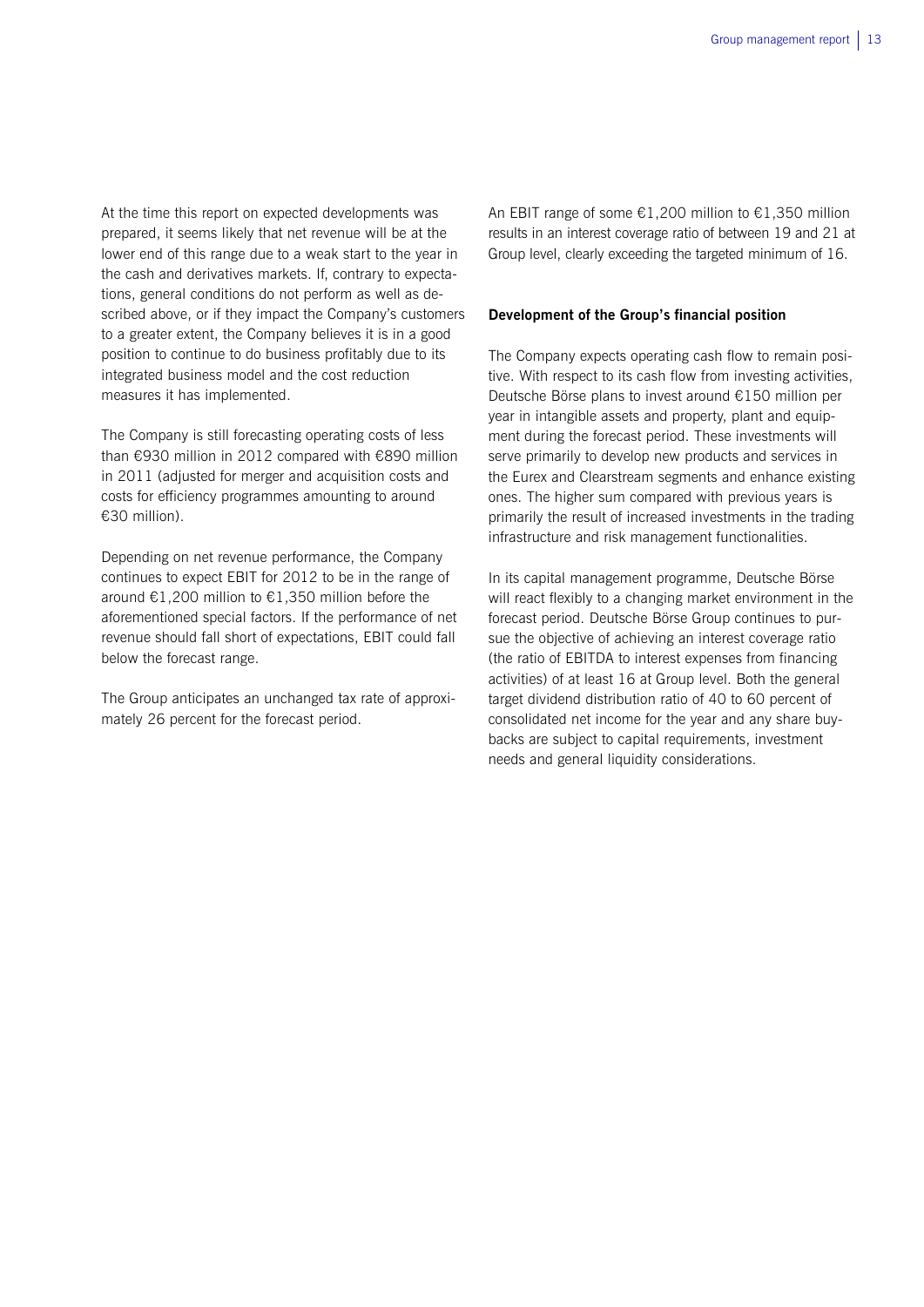## Consolidated income statement

for the period 1 January to 31 March 2012

|                                                                    | 31 March 2012<br>€m | Quarter ended<br>31 March 2011<br>€m |
|--------------------------------------------------------------------|---------------------|--------------------------------------|
| Sales revenue                                                      | 552.4               | 558.6                                |
| Net interest income from banking business                          | 18.5                | 16.1                                 |
| Other operating income                                             | 2.8                 | 8.3                                  |
| <b>Total revenue</b>                                               | 573.7               | 583.0                                |
| Volume-related costs                                               | $-66.8$             | $-56.7$                              |
| Net revenue (total revenue less volume-related costs)              | 506.9               | 526.3                                |
| Staff costs                                                        | $-106.5$            | $-98.0$                              |
| Depreciation, amortisation and impairment losses                   | $-24.7$             | $-20.5$                              |
| Other operating expenses                                           | $-117.4$            | $-93.3$                              |
| Operating costs                                                    | $-248.6$            | $-211.8$                             |
| Result from equity investments                                     | 1.7                 | 4.6                                  |
| Earnings before interest and tax (EBIT)                            | 260.0               | 319.1                                |
| Financial income                                                   | 6.2                 | 8.7                                  |
| Financial expense                                                  | $-53.4$             | $-29.5$                              |
| Earnings before tax (EBT)                                          | 212.8               | 298.3                                |
| Income tax expense                                                 | $-62.5$             | $-77.6$                              |
| Net profit for the period                                          | 150.3               | 220.7                                |
| thereof shareholders of parent company (net income for the period) | 146.2               | 214.1                                |
| thereof non-controlling interests                                  | 4.1                 | 6.6                                  |
| Earnings per share (basic and diluted) $(\epsilon)$                | 0.77                | 1.15                                 |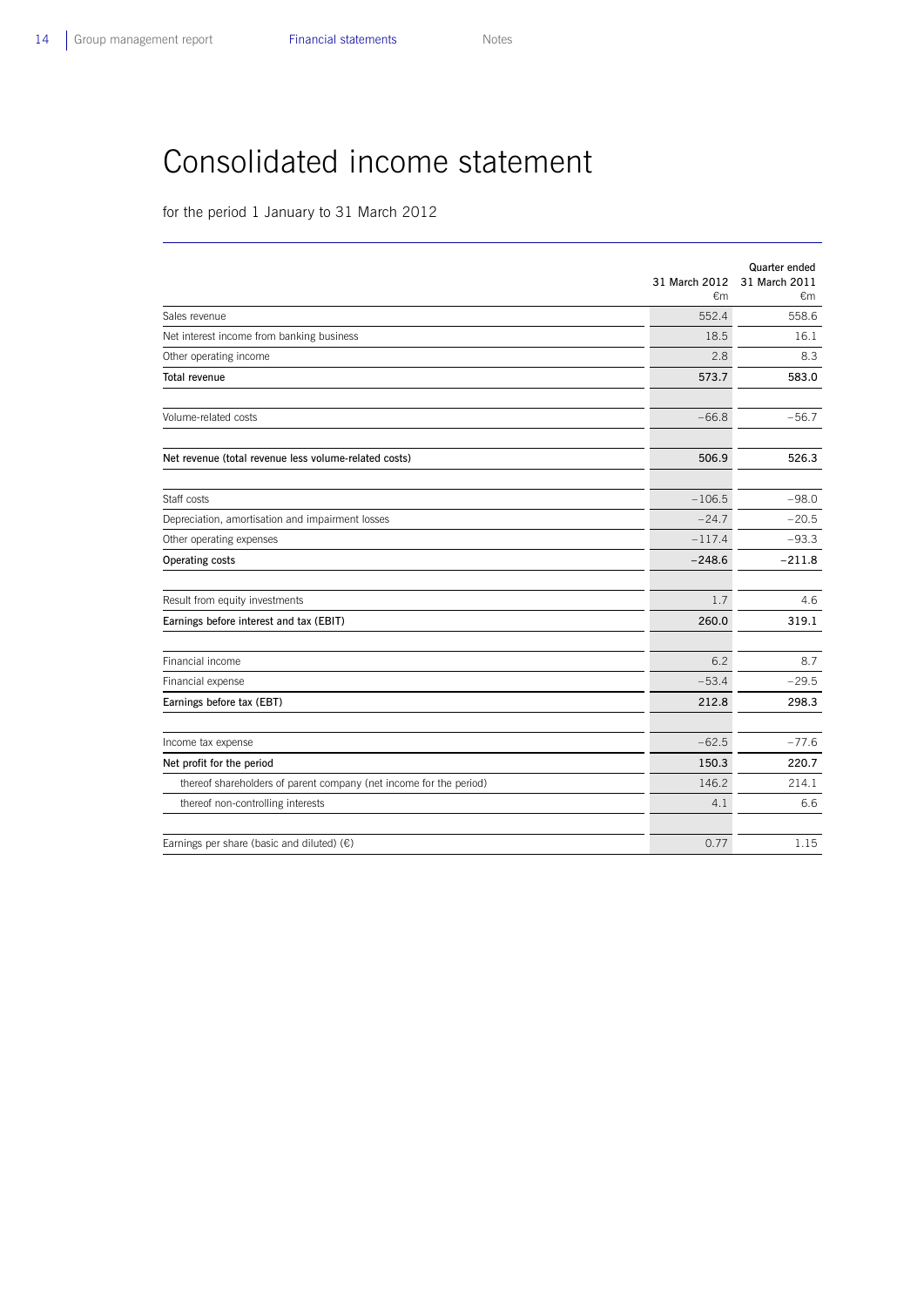# Consolidated statement of comprehensive income

for the period 1 January to 31 March 2012

|                                                                     | 31 March 2012<br>€m | Quarter ended<br>31 March 2011<br>€m |
|---------------------------------------------------------------------|---------------------|--------------------------------------|
| Net profit for the period reported in consolidated income statement | 150.3               | 220.7                                |
|                                                                     |                     |                                      |
| Exchange rate differences <sup>1)</sup>                             | $-33.7$             | $-66.0$                              |
| Remeasurement of cash flow hedges                                   | $-1.6$              | 3.1                                  |
| Remeasurement of other financial instruments                        | 18.9                | $-1.6$                               |
| Changes from defined benefit obligations                            | 4.2                 | 0.1                                  |
| Deferred taxes                                                      | 11.4                | 27.0                                 |
| Other comprehensive expense                                         | $-0.8$              | $-37.4$                              |
|                                                                     |                     |                                      |
| Total comprehensive income                                          | 149.5               | 183.3                                |
| thereof shareholders of parent company                              | 145.4               | 189.2                                |
| thereof non-controlling interests                                   | 4.1                 | $-5.9$                               |

1) Exchange rate differences include €–2.7 million (2011: €–6.0 million) that was taken directly to accumulated profit as part of the result from equity investments.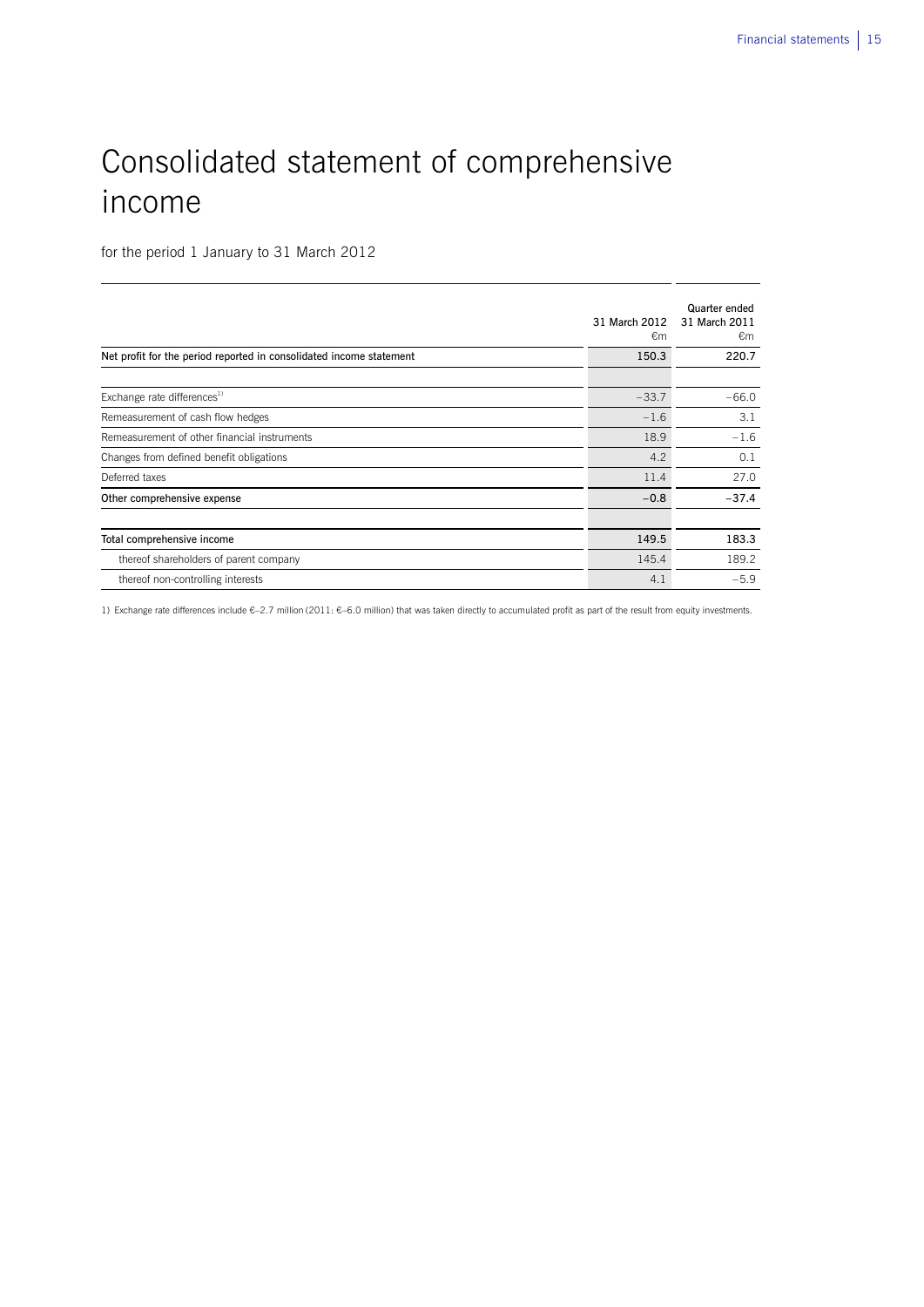## Consolidated balance sheet

as at 31 March 2012

|                                                          | 31 March 2012<br>€m | €m        | 31 Dec. 2011 31 March 2011<br>€m |
|----------------------------------------------------------|---------------------|-----------|----------------------------------|
| <b>ASSETS</b>                                            |                     |           |                                  |
| Noncurrent assets                                        |                     |           |                                  |
| Intangible assets                                        | 3,117.4             | 3,163.8   | 3,010.1                          |
| Property, plant and equipment                            | 125.7               | 131.1     | 134.0                            |
| Financial assets                                         | 1,757.5             | 1,691.6   | 1,577.7                          |
| Other noncurrent assets                                  | 23.7                | 33.7      | 37.4                             |
|                                                          | 5,024.3             | 5,020.2   | 4,759.2                          |
| <b>Current assets</b>                                    |                     |           |                                  |
| Financial instruments of Eurex Clearing AG               | 196,752.1           | 183,618.1 | 151,885.6                        |
| Current receivables and securities from banking business | 11,097.5            | 14,144.1  | 9,206.3                          |
| Other receivables and other assets <sup>1)</sup>         | 664.1               | 433.3     | 461.1                            |
| Restricted bank balances                                 | 13,418.9            | 13,861.5  | 4,855.3                          |
| Other cash and bank balances                             | 935.8               | 925.2     | 881.4                            |
|                                                          | 222,868.4           | 212,982.2 | 167,289.7                        |
|                                                          |                     |           |                                  |
| Total assets                                             | 227,892.7           | 218,002.4 | 172,048.9                        |
| <b>EQUITY AND LIABILITIES</b>                            |                     |           |                                  |
| Equity                                                   |                     |           |                                  |
| Shareholders' equity                                     | 3,307.5             | 2,920.9   | 3,111.1                          |
| Non-controlling interests                                | 216.9               | 212.7     | 452.1                            |
| Total equity                                             | 3,524.4             | 3,133.6   | 3,563.2                          |
|                                                          |                     |           |                                  |
| <b>Noncurrent liabilities</b>                            |                     |           |                                  |
| Provisions for pensions and other employee benefits      | 48.2                | 46.1      | 60.6                             |
| Other noncurrent provisions                              | 72.8                | 77.4      | 88.1                             |
| Deferred tax liabilities                                 | 295.4               | 323.0     | 262.1                            |
| Interest-bearing liabilities                             | 1,447.4             | 1,458.3   | 1,431.8                          |
| Other noncurrent liabilities                             | 12.4                | 10.9      | 8.2                              |
|                                                          | 1,876.2             | 1,915.7   | 1,850.8                          |
| <b>Current liabilities</b>                               |                     |           |                                  |
| Tax provisions                                           | 224.0               | 219.6     | 229.6                            |
| Other current provisions                                 | 102.5               | 105.4     | 97.8                             |
| Financial instruments of Eurex Clearing AG               | 196,252.1           | 183,618.1 | 151,885.6                        |
| Liabilities from banking business                        | 11,762.7            | 14,169.6  | 9,166.8                          |
| Cash deposits by market participants                     | 13,418.9            | 13,861.5  | 4,855.3                          |
| Other current liabilities                                | 731.9               | 978.9     | 399.8                            |
|                                                          | 222,492.1           | 212,953.1 | 166,634.9                        |
| <b>Total liabilities</b>                                 | 224,368.3           | 214,868.8 | 168,485.7                        |
| Total equity and liabilities                             | 227,892.7           | 218,002.4 | 172,048.9                        |

1) Thereof €12.4 million (31 December 2011: €12.4 million and 31 March 2011: €14.1 million) with a remaining maturity of more than one year from corporation tax credits in accordance with section 37 (5) of the Körperschaftsteuergesetz (KStG, the German Corporation Tax Act)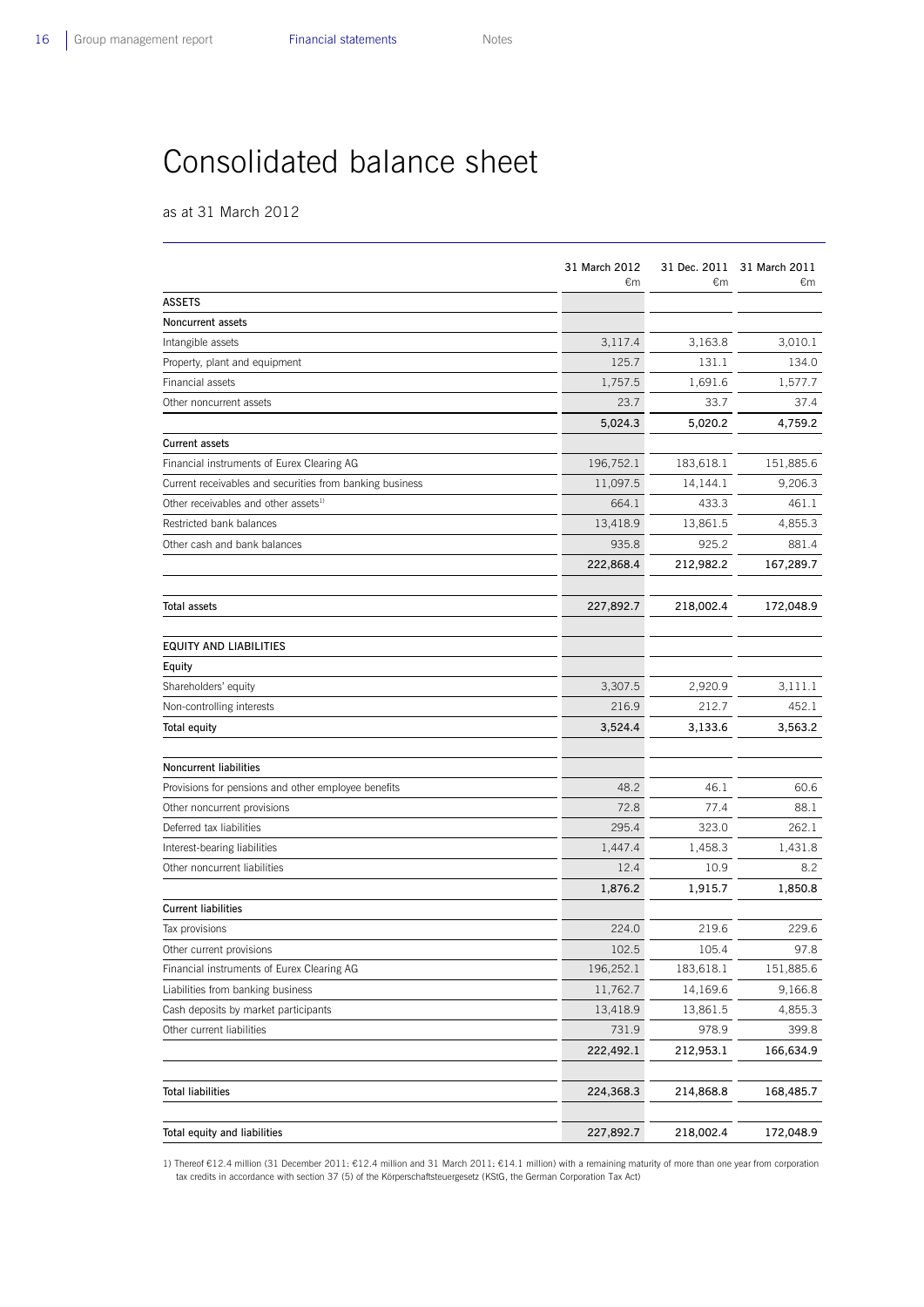# Consolidated cash flow statement

for the period 1 January to 31 March 2012

|                                                                                                                                            | 31 March 2012<br>€m | Quarter ended<br>31 March 2011<br>€m |
|--------------------------------------------------------------------------------------------------------------------------------------------|---------------------|--------------------------------------|
| Net profit for the period                                                                                                                  | 150.3               | 220.7                                |
| Depreciation, amortisation and impairment losses                                                                                           | 24.7                | 20.5                                 |
| Increase in noncurrent provisions                                                                                                          | 1.9                 | 8.3                                  |
| Deferred tax (income)/expense                                                                                                              | $-0.3$              | 2.3                                  |
| Other non-cash expense                                                                                                                     | 28.8                | 2.7                                  |
| Changes in working capital, net of non-cash items:                                                                                         | $-46.7$             | $-203.1$                             |
| Increase in receivables and other assets                                                                                                   | $-64.6$             | $-58.7$                              |
| Increase/(decrease) in current liabilities                                                                                                 | 17.8                | $-138.5$                             |
| Increase/(decrease) in noncurrent liabilities                                                                                              | 0.1                 | $-5.9$                               |
| Net loss on disposal of noncurrent assets                                                                                                  | 0.1                 | $\circ$                              |
| Cash flows from operating activities excluding CCP positions                                                                               | 158.8               | 51.4                                 |
| Net change in CCP positions                                                                                                                | $-213.1$            | 16.9                                 |
| Cash flows from operating activities                                                                                                       | $-54.3$             | 68.3                                 |
| Payments to acquire intangible assets and property, plant and equipment                                                                    | $-21.3$             | $-19.9$                              |
| Payments to acquire noncurrent financial instruments                                                                                       | $-45.5$             | $-23.9$                              |
| Payments to acquire subsidiaries, net of cash acquired                                                                                     | $\Omega$            | $-2.8$                               |
| Payments to acquire investments in associates                                                                                              | $-1.1$              | $\Omega$                             |
| (Net increase)/net decrease in current receivables and securities from banking business<br>with an original term greater than three months | $-351.6$            | 601.4                                |
| Proceeds from disposals of available-for-sale noncurrent financial instruments                                                             | 0.1                 | 463.4                                |
| Cash flows from investing activities                                                                                                       | $-419.4$            | 1,018.2                              |
| Repayment of short-term financing                                                                                                          | $-3.7$              | $\circ$                              |
| Cash flows from financing activities                                                                                                       | $-3.7$              | $\Omega$                             |
|                                                                                                                                            |                     |                                      |
| Net change in cash and cash equivalents                                                                                                    | $-477.4$            | 1.086.5                              |
| Effect of exchange rate differences <sup>1)</sup>                                                                                          | $-3.0$              | $-10.1$                              |
| Cash and cash equivalents as at beginning of period <sup>2)</sup>                                                                          | 657.2               | $-445.5$                             |
| Cash and cash equivalents as at end of period <sup>2)</sup>                                                                                | 176.8               | 630.9                                |
| Interest income and other similar income <sup>3)</sup>                                                                                     | 6.5                 | 7.7                                  |
| Dividends received from investments in associates and other equity investments <sup>3)</sup>                                               | 1.1                 | 0.2                                  |
| Interest paid $3$                                                                                                                          | $-3.9$              | $-3.7$                               |
| Income tax paid                                                                                                                            | $-103.3$            | $-191.7$                             |

1) Primarily includes the exchange rate differences arising on translation of the ISE subgroup

2) Excluding cash deposits by market participants 3) Interest and dividend payments are allocated to cashflows from operating activities.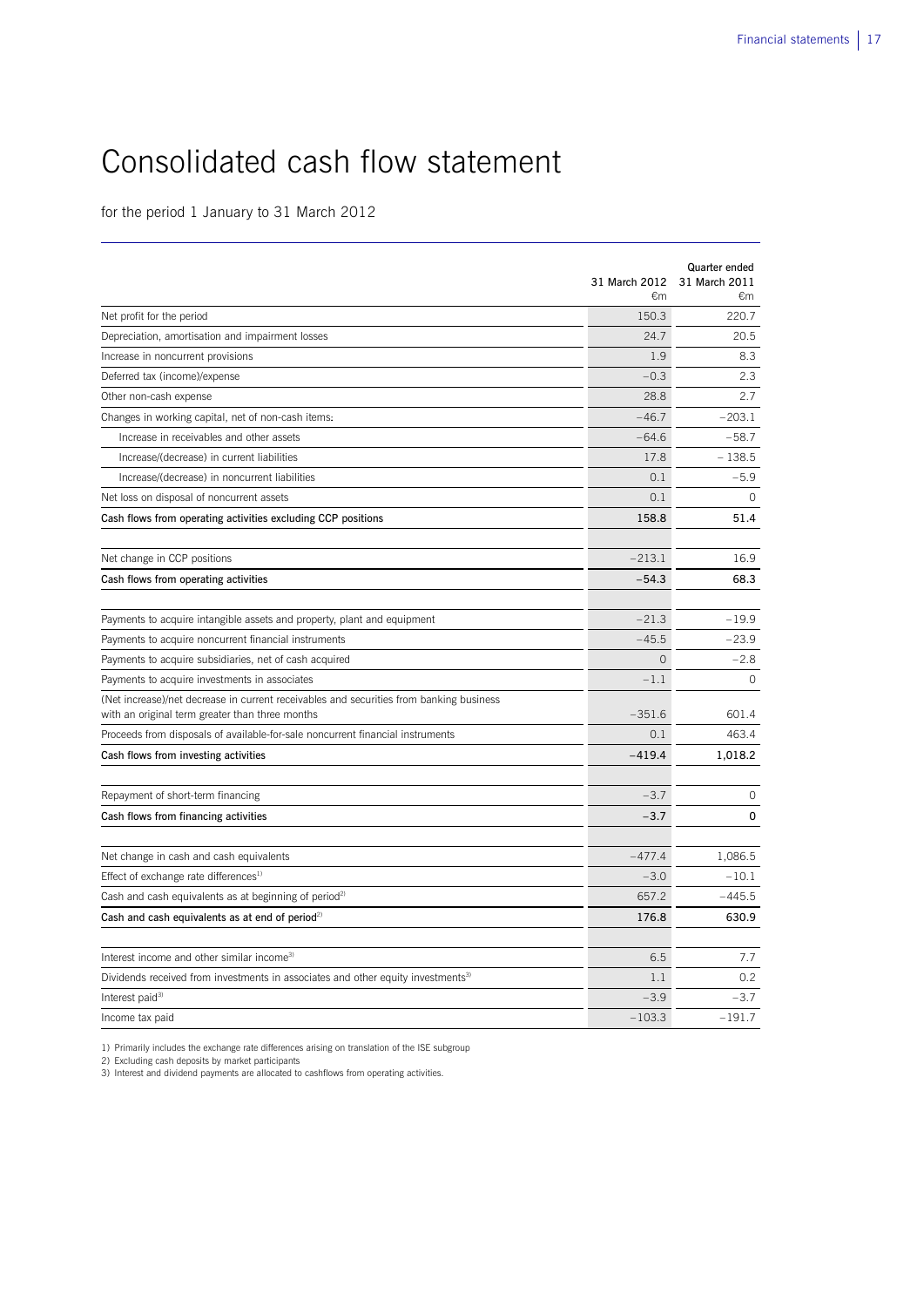# Consolidated statement of changes in equity

for the period 1 January to 31 March 2012

|                                                                                          |                     |                                      | thereof included in total<br>comprehensive income |                                      |  |
|------------------------------------------------------------------------------------------|---------------------|--------------------------------------|---------------------------------------------------|--------------------------------------|--|
|                                                                                          | 31 March 2012<br>€m | Quarter ended<br>31 March 2011<br>€m | 31 March 2012<br>€m                               | Quarter ended<br>31 March 2011<br>€m |  |
| Subscribed capital                                                                       |                     |                                      |                                                   |                                      |  |
| Balance as at 1 January                                                                  | 195.0               | 195.0                                |                                                   |                                      |  |
| Retirement of treasury shares                                                            | $-2.0$              | $\Omega$                             |                                                   |                                      |  |
| Balance as at 31 March                                                                   | 193.0               | 195.0                                |                                                   |                                      |  |
| Share premium                                                                            |                     |                                      |                                                   |                                      |  |
| Balance as at 1 January                                                                  | 1,247.0             | 1,247.0                              |                                                   |                                      |  |
| Retirement of treasury shares                                                            | 2.0                 | $\Omega$                             |                                                   |                                      |  |
| Balance as at 31 March                                                                   | 1,249.0             | 1,247.0                              |                                                   |                                      |  |
| <b>Treasury shares</b>                                                                   |                     |                                      |                                                   |                                      |  |
| Balance as at 1 January                                                                  | $-691.7$            | $-586.5$                             |                                                   |                                      |  |
| Retirement of treasury shares                                                            | 119.3               | $\circ$                              |                                                   |                                      |  |
| Sales within the Group Share Plan                                                        | 4.0                 | 6.5                                  |                                                   |                                      |  |
| Balance as at 31 March                                                                   | $-568.4$            | $-580.0$                             |                                                   |                                      |  |
|                                                                                          |                     |                                      |                                                   |                                      |  |
| <b>Revaluation surplus</b>                                                               |                     |                                      |                                                   |                                      |  |
| Balance as at 1 January                                                                  | 48.1<br>4.2         | 91.9<br>0.1                          | 4.2                                               | 0.1                                  |  |
| Changes from defined benefit obligations<br>Remeasurement of other financial instruments | 18.9                | $-1.6$                               | 18.9                                              | $-1.6$                               |  |
|                                                                                          | $-1.6$              | 3.1                                  | $-1.6$                                            | 3.1                                  |  |
| Remeasurement of cash flow hedges<br>Increase in share-based payments                    | $-2.4$              | $-2.7$                               |                                                   |                                      |  |
| Deferred taxes                                                                           | $-6.1$              | $-0.3$                               | $-6.1$                                            | $-0.3$                               |  |
| Balance as at 31 March                                                                   | 61.1                | 90.5                                 |                                                   |                                      |  |
|                                                                                          |                     |                                      |                                                   |                                      |  |
| Accumulated profit                                                                       |                     |                                      |                                                   |                                      |  |
| Balance as at 1 January<br>Retirement of treasury shares                                 | 2,122.5<br>$-119.3$ | 1,971.7<br>0                         |                                                   |                                      |  |
|                                                                                          | 146.2               | 214.1                                | 146.2                                             | 214.1                                |  |
| Net income for the period<br>Exchange rate differences and other adjustments             | $-34.5$             | $-54.5$                              | $-33.7$                                           | $-53.5$                              |  |
| Deferred taxes                                                                           | 17.5                | 27.3                                 | 17.5                                              | 27.3                                 |  |
| Acquisition of the interest of non-controlling shareholders                              |                     |                                      |                                                   |                                      |  |
| in Eurex Zürich AG                                                                       | 240.4               | $\circ$                              |                                                   |                                      |  |
| Balance as at 31 March                                                                   | 2,372.8             | 2,158.6                              |                                                   |                                      |  |
| Shareholders' equity as at 31 March                                                      | 3,307.5             | 3,111.1                              | 145.4                                             | 189.2                                |  |
| Non-controlling interests                                                                |                     |                                      |                                                   |                                      |  |
| Balance as at 1 January                                                                  | 212.7               | 458.9                                |                                                   |                                      |  |
| Changes due to capital increases/(decreases)                                             | $\circ$             | $-0.5$                               |                                                   |                                      |  |
| Changes due to share in net income of subsidiaries for the period                        | 4.1                 | 6.6                                  | 4.1                                               | 6.6                                  |  |
| Exchange rate differences and other adjustments                                          | 0.1                 | $-12.9$                              | 0                                                 | -12.5                                |  |
| Total non-controlling interests as at 31 March                                           | 216.9               | 452.1                                | 4.1                                               | $-5.9$                               |  |
| Total as at 31 March                                                                     | 3,524.4             | 3,563.2                              | 149.5                                             | 183.3                                |  |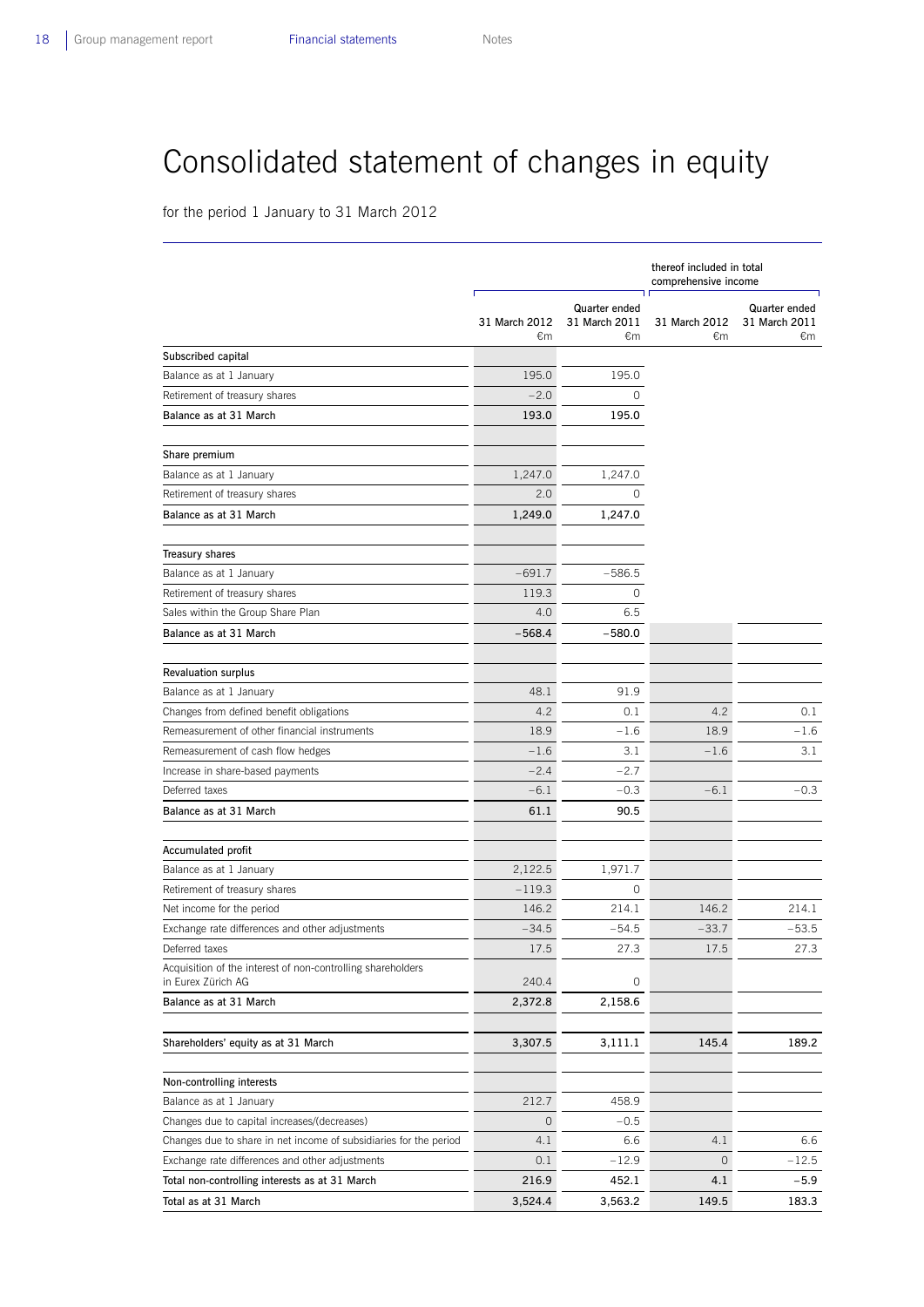## Notes to the interim financial statements

## 1. Accounting policies

The interim financial statements have been prepared in compliance with the International Financial Reporting Standards (IFRSs) and the related interpretations issued by the International Accounting Standards Board (IASB), as adopted by the European Union in accordance with Regulation No. 1606/2002 of the European Parliament and of the Council on the application of International Accounting Standards. As at 31 March 2012, there were no effective standards or interpretations not yet adopted by the European Union impacting the interim financial statements. Accordingly, the financial statements also comply with the IFRSs as issued by the IASB. The accounting policies applied by the Company to the consolidated financial statements for the year ended 31 December 2011 – with the exception of the regulations relating to IAS 19 – were also applied to the interim financial statements.

To enhance transparency, Deutsche Börse Group revised its accounting policy for defined benefit obligations in accordance with IAS 19 in financial year 2012: actuarial gains and losses are now recognised directly in the revaluation surplus, and the corridor approach that was previously used has been discontinued. Additionally, as from 1 January 2012, Deutsche Börse Group reports the net interest cost previously presented in staff costs in the financial result. Prior-year figures have been adjusted accordingly. Gains and losses resulting from the adjustment of prior-year figures and the expense recognised for the defined benefit obligation are presented in note 6. Since 1 January 2012, credit balances at central banks which are subject to minimum reserve requirements are no longer reported as restricted; prioryear amounts have been adjusted accordingly.

In addition to the standards and interpretations applied as at 31 December 2011, the following standard was applied for the first time:

Amendments to IFRS 7 "Financial Instruments: Disclosures – Transfers of Financial Assets" (October 2010)

The application of this standard did not have any material impact on Deutsche Börse Group's financial reporting.

In addition, IAS 34 ("Interim Financial Reporting") was applied.

In accordance with the provisions of the Wertpapierhandelsgesetz (WpHG, German Securities Trading Act), these interim financial statements are supplemented by a Group interim management report.

## 2. Group structure

On 7 June 2011, Deutsche Börse AG, SIX Group AG and SIX Swiss Exchange AG entered into a share purchase agreement under which SIX Swiss Exchange AG undertakes to contribute the Swiss derivatives business relating to Eurex Zürich AG to a subsidiary to be newly formed and to distribute 100 percent of the shares of this subsidiary as a non-cash dividend to SIX Group AG. SIX Group AG will then sell these shares to Deutsche Börse AG for a total purchase price of €590.0 million. The purchase price will be settled in cash in the amount of  $£295.0$  million as well as by delivery of 5,286,738 shares of Deutsche Börse AG. As the completion of the transaction with SIX Group AG and SIX Swiss Exchange AG, respectively, is tied to certain conditions that have not been met in full as at 31 March 2012, the share purchase agreement was not legally completed as at 31 March 2012, i.e. the shares have not yet been transferred. In accordance with the share purchase agreement, however, the shares have been sold with economic effect as at 1 January 2012, i.e.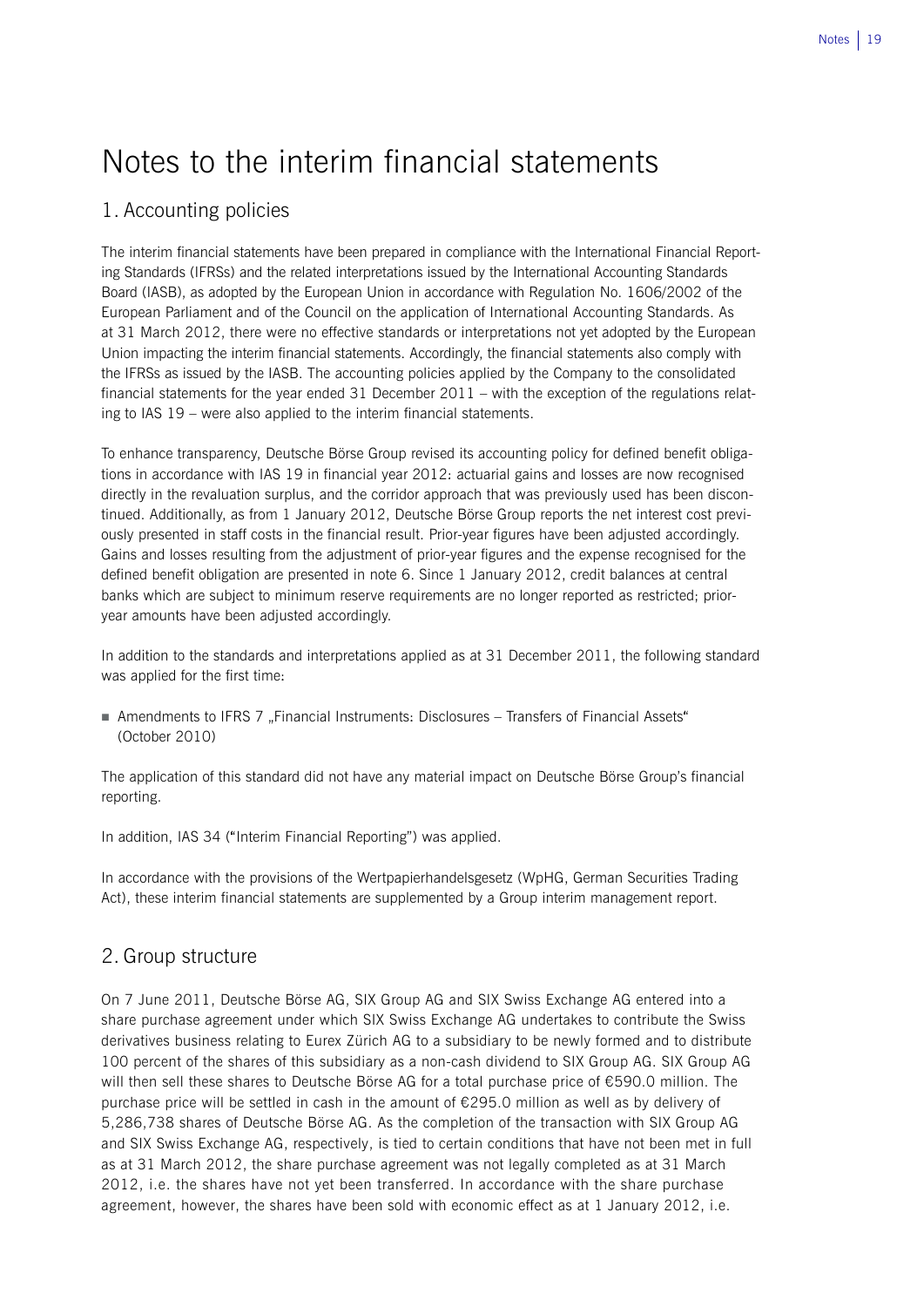Deutsche Börse Group has the right to receive profits since this date. Since the material conditions for the transaction are met, sales revenue is already accrued to Deutsche Börse Group in the first quarter of 2012.

On 22 December 2011, the US Department of Justice approved, subject to conditions, the transaction planned at the time between Deutsche Börse Group and NYSE Euronext. Deutsche Börse AG and NYSE Euronext agreed to these conditions on the same date. These included in particular the requirement to dispose of the interest in Direct Edge Holdings, LLC. With effect from the announcement, the significant influence over Direct Edge was no longer allowed to be exercised; in particular, the members of the management and supervisory bodies of Direct Edge appointed by Deutsche Börse Group were no longer allowed to participate in decisions or receive non-public information from Direct Edge. As a result of this relinquishment of significant influence, the company was no longer classified as an associate as at 31 December 2011. Following the European Commission's prohibition of the transaction, the US Department of Justice reversed its decision including all related conditions on 9 February 2012. Since this restored Deutsche Börse Group's ability to exercise significant influence over Direct Edge Holdings, LLC, this company has been again classified as an associate and is accounted for using the equity method.

With publication of the 2011 annual financial statements of ID's SAS, Paris, France, on 21 March 2012, it was officially announced that the EBIT target in accordance with the agreement on preemptive rights between ID's SAS and Deutsche Börse AG had not been achieved. This gave Deutsche Börse AG the right to exercise the options for the 2011 tranche. Consequently, Deutsche Börse AG purchased an additional 10.52 percent of ID's SAS on 19 April 2012 for a purchase price of €1,235.00, increasing its total interest to 25.01 percent. As Deutsche Börse AG exercises significant influence within the meaning of IAS 28.7 (a) by virtue of its membership of the board of directors, the company continues to be classified as an associate and is accounted for using the equity method.

## 3. Seasonal influences

The Group's revenues are influenced more by the volatility and the transaction volume on the capital markets than by seasonal factors. Owing to a concentration of costs for projects only coming to completion in the fourth quarter, costs in the fourth quarter tend to be higher than in the first three quarters of the business year.

## 4. Total assets

The increase in consolidated total assets by €9.9 billion to €227.9 billion as at 31 March 2012 (31 December 2011:  $\epsilon$ 218.0 billion) is determined to a significant extent by the financial instruments of Eurex Clearing AG. Receivables and liabilities from banking business decreased slightly. Cash deposits by market participants and restricted bank balances also declined slightly. The level of these items can vary widely on a daily basis according to customers' needs and actions.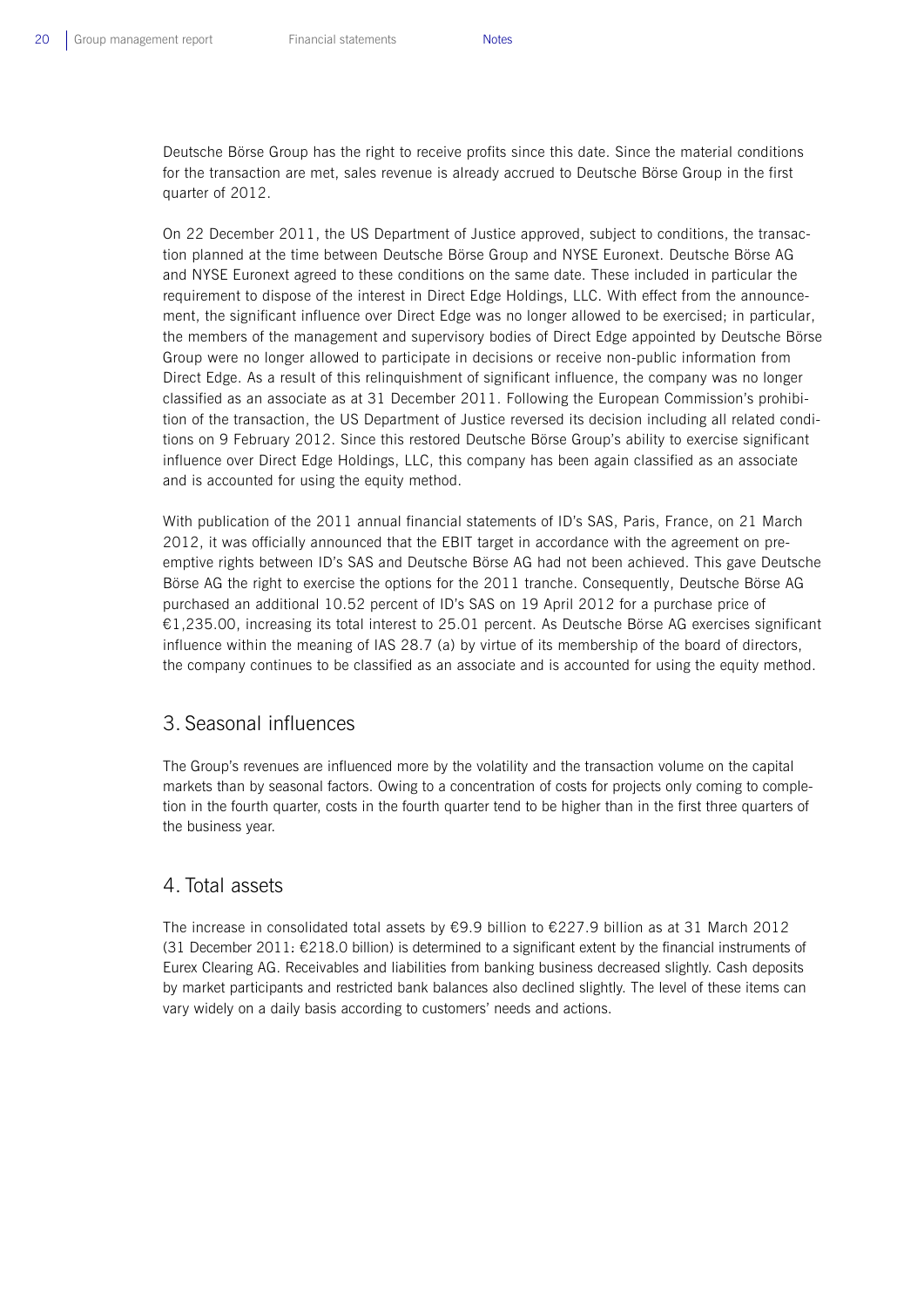## 5. Segment reporting

## Composition of sales revenue by segment

|                               | 31 March 2012<br>€m | Quarter ended<br>31 March 2011<br>€m |
|-------------------------------|---------------------|--------------------------------------|
| <b>External sales revenue</b> |                     |                                      |
| Xetra                         | 63.9                | 73.0                                 |
| Eurex                         | 231.0               | 230.0                                |
| Clearstream                   | 196.7               | 198.1                                |
| Market Data & Analytics       | 60.8                | 57.5                                 |
| Total external sales revenue  | 552.4               | 558.6                                |
| Internal sales revenue        |                     |                                      |
| Clearstream                   | 1.5                 | 1.8                                  |
| Market Data & Analytics       | 7.7                 | 8.6                                  |
| Total internal sales revenue  | 9.2                 | 10.4                                 |

## Net interest income from banking business

|                       |         | Quarter ended               |
|-----------------------|---------|-----------------------------|
|                       |         | 31 March 2012 31 March 2011 |
|                       | €m      | €m                          |
| Gross interest income | 34.3    | 33.9                        |
| Interest expense      | $-15.8$ | $-17.8$                     |
| Total                 | 18.5    | 16.1                        |

## Net revenue

|                         | €m    | Quarter ended<br>31 March 2012 31 March 2011<br>€m |
|-------------------------|-------|----------------------------------------------------|
| Xetra                   | 59.4  | 71.2                                               |
| Eurex                   | 216.7 | 228.1                                              |
| Clearstream             | 173.8 | 174.4                                              |
| Market Data & Analytics | 57.0  | 52.6                                               |
| Total net revenue       | 506.9 | 526.3                                              |

## Earnings before interest and tax (EBIT)

|                         | €m    | Quarter ended<br>31 March 2012 31 March 2011<br>€m |
|-------------------------|-------|----------------------------------------------------|
| Xetra                   | 27.0  | 38.8                                               |
| Eurex                   | 109.2 | 140.7                                              |
| Clearstream             | 88.4  | 101.7                                              |
| Market Data & Analytics | 35.4  | 37.9                                               |
| Total                   | 260.0 | 319.1                                              |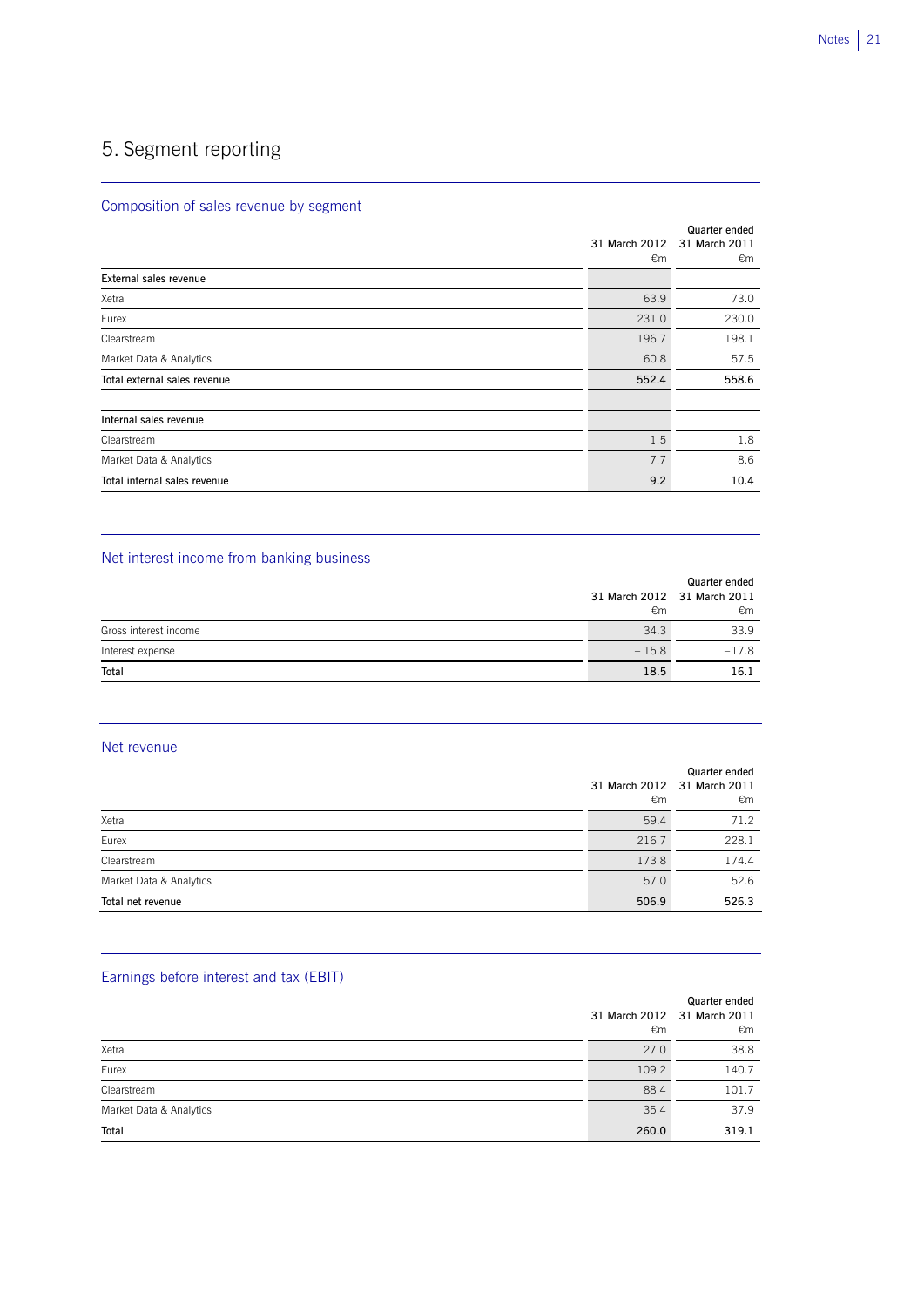## Investment in intangible assets and property, plant and equipment

|                         | 31 March 2012 31 March 2011<br>€m | Quarter ended<br>€m |
|-------------------------|-----------------------------------|---------------------|
| Xetra                   | 0.7                               | 1.5                 |
| Eurex                   | 10.5                              | 9.1                 |
| Clearstream             | 9.0                               | 8.5                 |
| Market Data & Analytics | 1.1                               | 0.8                 |
| Total                   | 21.3                              | 19.9                |

## 6. Provisions for pensions and other employee benefits

The change in the accounting policy for defined benefit obligations resulted in the following gains and losses:

## Adjustments to defined benefit obligations and revaluation surplus

|                                                                           | €m      |
|---------------------------------------------------------------------------|---------|
| Net liability as at 31 December 2010 (corridor method)                    | 11.1    |
| Adjustment taken directly to equity                                       | 44.4    |
| Accumulated profit                                                        | $-0.8$  |
| Net liability as at 31 December 2010 (OCI method)                         | 54.7    |
| Adjustment to the revaluation surplus as at 31 December 2010 (OCI method) | $-444$  |
| Net liability as at 31 March 2011 (corridor method)                       | 18.8    |
| Adjustment taken directly to equity                                       | 44.4    |
| Increase in interest expense                                              | 1.0     |
| Reduction in staff costs                                                  | $-2.8$  |
| Accumulated profit                                                        | $-0.8$  |
| Net liability as at 31 March 2011 (OCI method)                            | 60.6    |
| Adjustment to the revaluation surplus as at 31 March 2011 (OCI method)    | $-44.4$ |
| Net liability as at 31 December 2011 (corridor method)                    | 1.7     |
| Adjustment taken directly to equity                                       | 52.2    |
| Increase in interest expense                                              | 4.2     |
| Reduction in staff costs                                                  | $-11.2$ |
| Accumulated profit                                                        | $-0.8$  |
| Net liability as at 31 December 2011 (OCI method)                         | 46.1    |
| Adjustment to the revaluation surplus as at 31 December 2011 (OCI method) | $-52.2$ |

## 7. Other financial obligations

In addition to the matters in prior disclosures, Deutsche Börse Group is involved from time to time in various legal proceedings that arise in the ordinary course of its business. Deutsche Börse Group recognises provisions for litigation and regulatory matters when it has a present obligation from a past event, an outflow of resources embodying economic benefits to settle the obligation is probable and a reliable estimate can be made of the amount of the obligation. In such cases, there may be an exposure to loss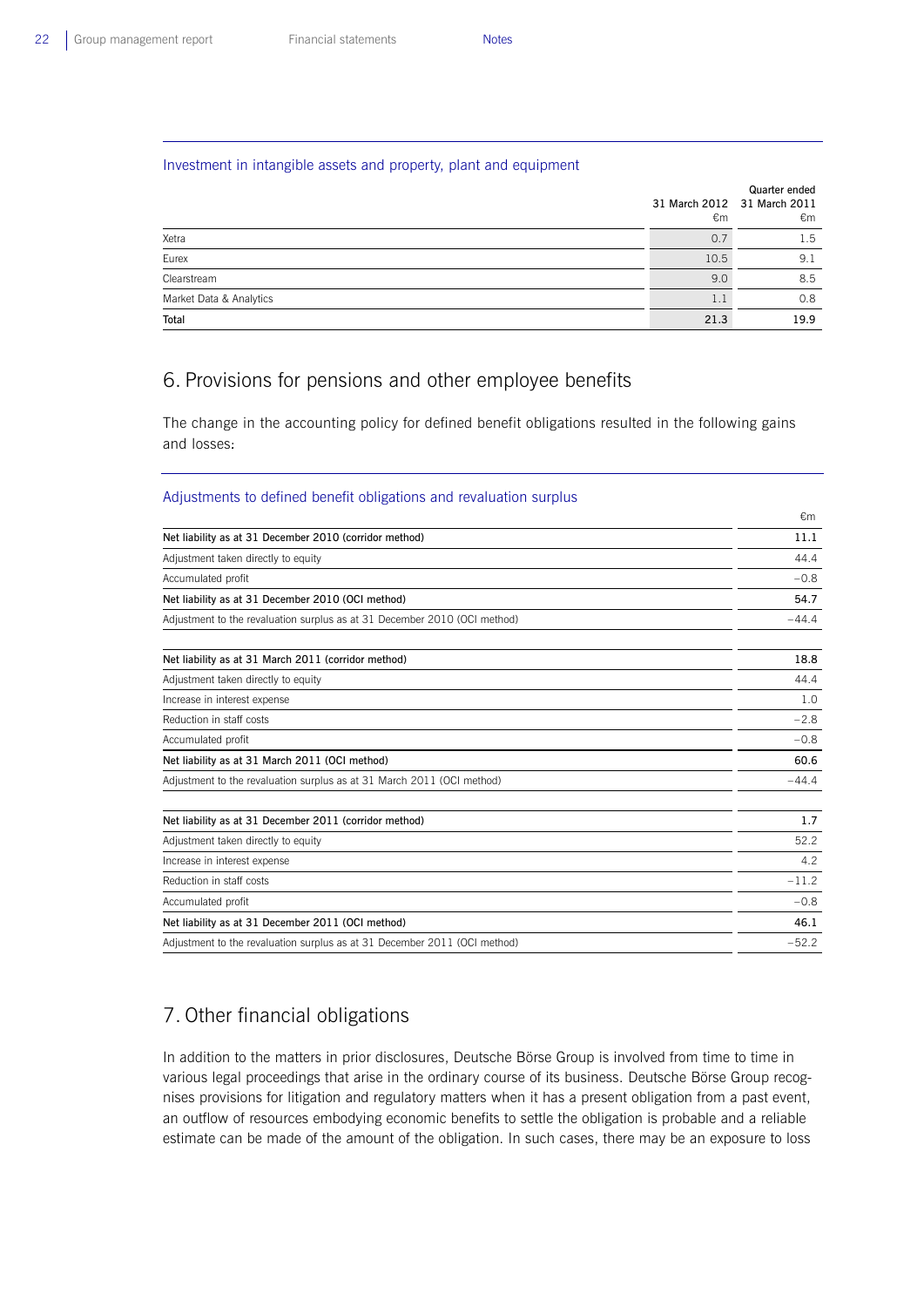in excess of the amounts for which provisions have been recognised. Deutsche Börse Group does not recognise a provision if these conditions are not met. As litigation or a regulatory matter develops, Deutsche Börse Group evaluates on an ongoing basis whether the requirements to recognise a provision are met. Deutsche Börse Group may not be able to predict what the eventual loss or range of loss related to such matters will be. Based on currently available information, Deutsche Börse Group does not expect the outcomes of any of these proceedings to have a materially adverse effect on its financial results overall.

## 8. Earnings per share

Under IAS 33, earnings per share are calculated by dividing the net profit for the period attributable to shareholders of the parent company (net income for the period) by the weighted average number of shares outstanding.

Diluted earnings per share are determined by adding the number of potentially dilutive ordinary shares that may be acquired under the Stock Bonus Plan (SBP) or the ISE Group Share Plan to the average number of shares. In order to calculate the number of potentially dilutive ordinary shares, the exercise prices were adjusted by the fair value of the services still to be provided.

When determining diluted earnings per share, all SBP tranches for which cash settlement has not been resolved are assumed to be equity-settled – regardless of the actual accounting in accordance with IFRS 2.

In accordance with the share purchase agreement between SIX Swiss Exchange AG, SIX Group AG and Deutsche Börse AG entered into on 7 June 2011, Deutsche Börse AG is required to deliver 5,286,738 shares of Alpha Beta Netherlands Holding N.V. to SIX Group AG to settle the purchase price for the interest of SIX Swiss Exchange AG in Eurex Zürich AG's derivatives business at the date of completion of the transaction. As the transaction was already accounted for in the income statement in the first quarter of 2012, the shares to be delivered by Deutsche Börse AG were treated as outstanding as at 1 January 2012 for the purposes of determining earnings per share, and accordingly were included in the weighted average number of shares outstanding since the beginning of the year.

There were the following potentially dilutive rights to purchase shares as at 31 March 2012:

## Calculation of the number of potentially dilutive ordinary shares

| Tranche    | Exercise price | Adiusted<br>exercise price | Average number<br>of outstanding<br>options<br>$\epsilon$ 31 March 2012 | Average price<br>for the period <sup>1)</sup> | Number of<br>potentially<br>dilutive ordinary<br>shares<br>$\epsilon$ 31 March 2012 |
|------------|----------------|----------------------------|-------------------------------------------------------------------------|-----------------------------------------------|-------------------------------------------------------------------------------------|
| $2009^{2}$ |                | 1.17                       | 22.355                                                                  | 47.12                                         | 21,800                                                                              |
| $2012^{3}$ |                | 27.48                      | 64.810                                                                  | 47.12                                         | 27.013                                                                              |

1) Volume-weighted average price of Deutsche Börse AG shares on Xetra for the period 1 January to 31 March 2012

2) This relates to rights to GSP shares under the ISE Group Share Plan.

 $\overline{a}$ 

3) This relates to rights to shares under the Stock Bonus Plan for senior executives.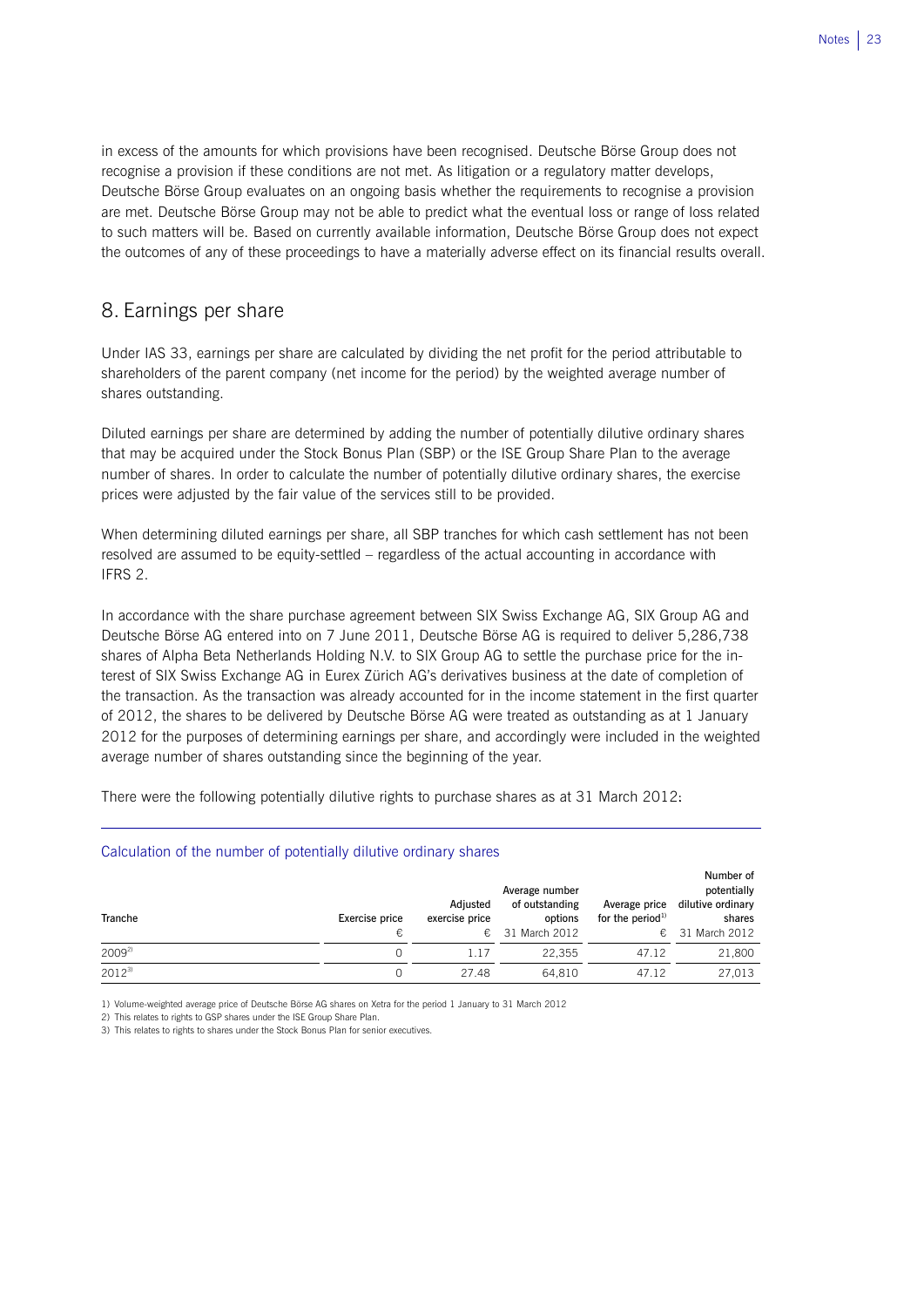As the volume-weighted average share price was higher than the adjusted exercise prices for the 2009 and 2012 tranches, these options are considered dilutive under IAS 33 as at 31 March 2012.

#### Calculation of earnings per share (basic and diluted)

|                                                                              | 31 March 2012 | Quarter ended<br>31 March 2011 $^{11}$ |
|------------------------------------------------------------------------------|---------------|----------------------------------------|
| Number of shares outstanding as at beginning of period                       | 188,686,611   | 185,942,801                            |
| Number of shares outstanding as at end of period                             | 188,753,670   | 186,043,003                            |
| Weighted average number of shares outstanding                                | 188,730,826   | 186,008,489                            |
| Number of potentially dilutive ordinary shares                               | 48,813        | 124,362                                |
| Weighted average number of shares used to compute diluted earnings per share | 188,779,639   | 186,132,851                            |
| Net income for the period $(\epsilon m)$                                     | 146.2         | 214.1                                  |
| Earnings per share (basic) $(\epsilon)$                                      | 0.77          | 1.15                                   |
| Earnings per share (diluted) $(\epsilon)$                                    | 0.77          | 1.15                                   |

1) Due to the change in the accounting policy for defined benefit obligations according to IAS 19 in Q1/2012, net profit for Q1/2011 has been adjusted retrospectively. As a result of this adjustment, basic and diluted earnings per share for Q1/2011 increased from €1.14 to €1.15.

## 9. Material transactions with related parties

The following two tables show the other material transactions with companies classified as related parties. All transactions were effected on an arm's length basis.

#### Material transactions with associates

|                                                                                                                             | Amount of the transactions |                                                | <b>Outstanding balances</b>   |                     |
|-----------------------------------------------------------------------------------------------------------------------------|----------------------------|------------------------------------------------|-------------------------------|---------------------|
|                                                                                                                             | 31 March 2012<br>€m        | Quarter ended<br>31 March 2011<br>$\epsilon$ m | 31 March 2012<br>$\epsilon$ m | 31 March 2011<br>€m |
| Loans from Scoach Holding S.A. to Deutsche Börse AG<br>as part of cash pooling                                              | $\Omega$                   | $\Omega$                                       | $-11.8$                       | $-3.4$              |
| Loans from Scoach Europa AG to Deutsche Börse AG<br>as part of cash pooling                                                 | $\Omega$                   | $\Omega$                                       | $-1.9$                        | $\Omega$            |
| Services of Deutsche Börse AG for Scoach Europa AG                                                                          | 1.3                        | 1.3                                            | 0.2                           | 2.7                 |
| Loans from Deutsche Börse AG to Indexium AG                                                                                 | $\Omega$                   | $\Omega$                                       | $0.6^{11}$                    | 1.0                 |
| Operation of trading and clearing software by Deutsche Börse AG<br>for European Energy Exchange AG and affiliates           | 2.3                        | 2.2                                            | 1.5                           | 2.2                 |
| IT services and infrastructure by International Securities<br>Exchange, LLC for Direct Edge Holdings, LLC <sup>2)</sup>     | 0.2                        | $\Omega$                                       | 0.7                           | 0.3                 |
| Development and operation of the Link Up Converter system<br>by Clearstream Services S.A. for Link Up Capital Markets, S.L. | 0.4                        | 0.5                                            | 0.7                           | 0.4                 |
| Transactions between Deutsche Börse Commodities GmbH and<br>Clearstream Banking AG relating to custody of gold              | $-1.3$                     | 0                                              | $-0.4$                        | 0                   |
| Other outstanding balances with associates                                                                                  |                            |                                                | 0.2                           | $-0.6$              |

1) Outstanding balance after impairment losses of €3.0 million recognised in financial year 2011 on the loan granted to Indexium AG by Deutsche Börse AG. 2) Direct Edge Holdings, LLC has been classified as an associate since the restoration of significant influence on 9 February 2012.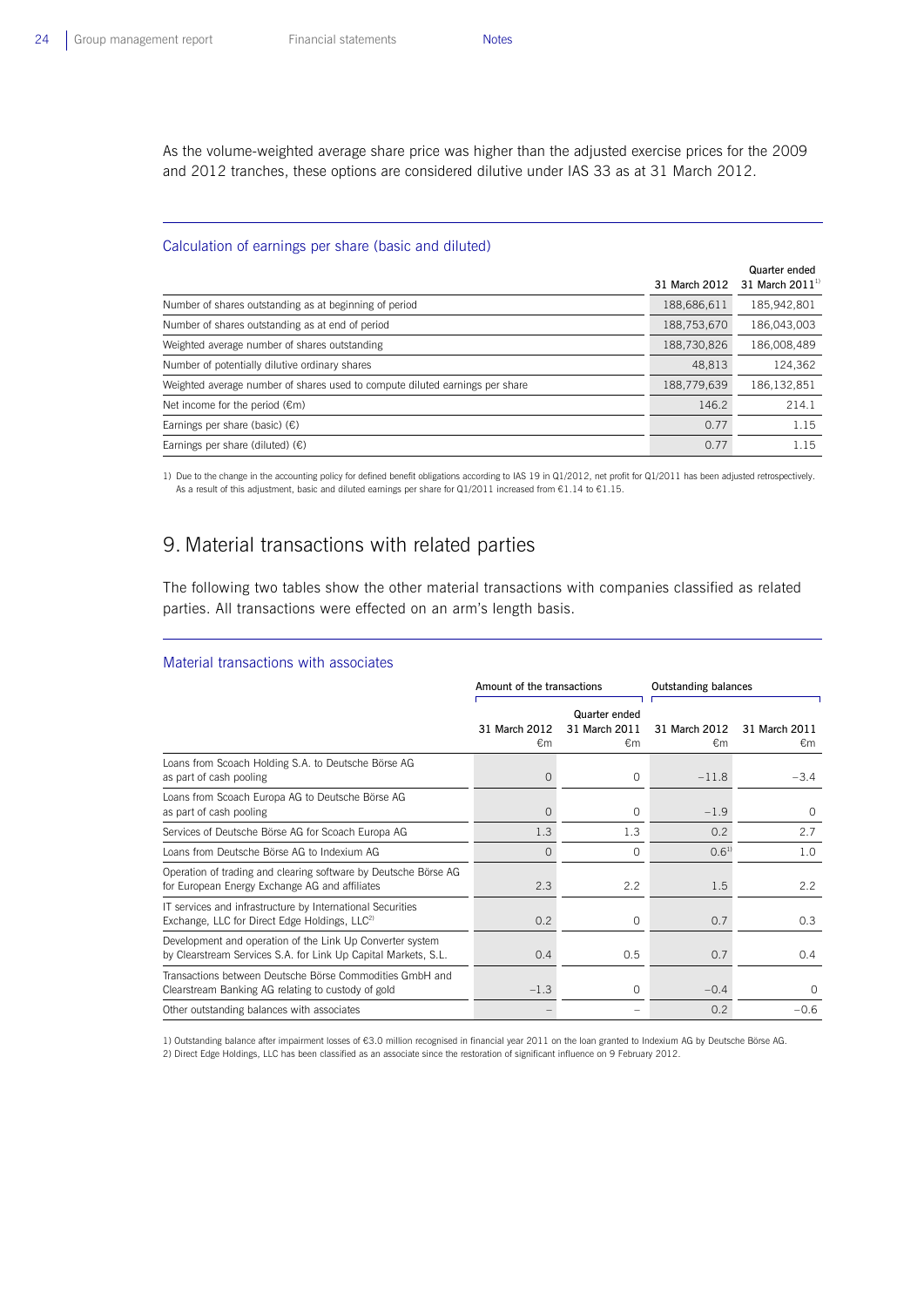### Material transactions with other related parties

|                                                                                                                 | Amount of the transactions |                                      | <b>Outstanding balances</b> |                     |
|-----------------------------------------------------------------------------------------------------------------|----------------------------|--------------------------------------|-----------------------------|---------------------|
|                                                                                                                 | 31 March 2012<br>€m        | Quarter ended<br>31 March 2011<br>€m | 31 March 2012<br>€m         | 31 March 2011<br>€m |
| Office and administrative services by Eurex Zürich AG<br>for SIX Swiss Exchange AG                              | $\Omega$                   | 7.0                                  | $\Omega$                    | 4.7                 |
| Loans from SIX Group AG provided to STOXX Ltd. as part of the<br>acquisition and interest charges thereon       | $\Omega$                   | $-0.1$                               | $-2.5$                      | $-11.2$             |
| Office and administrative services by SIX Group AG for STOXX Ltd.                                               | 0.3                        | $-1.2$                               | $-1.0$                      | $-1.2$              |
| Office and administrative services by SIX Swiss Exchange AG for<br>Furex Zürich AG                              | $-2.3$                     | $-2.0$                               | $-1.7$                      | $-1.0$              |
| Office and administrative services by SIX Swiss Exchange AG<br>for Eurex Frankfurt AG                           | $-1.2$                     | $-1.0$                               | $\Omega$                    | $-0.3$              |
| Transfer of revenue from Eurex fees by Eurex Zürich AG<br>to SIX Swiss Exchange AG                              | n.a.                       | n.a.                                 | $O^{1}$                     | $-16.8$             |
| Operation and development of Xontro by Deutsche Börse AG<br>for BrainTrade Gesellschaft für Börsensysteme mbH   | 2.7                        | 3.9                                  | 1.1                         | 1.6                 |
| Operation of the floor trading system by BrainTrade Gesellschaft<br>für Börsensysteme mbH for Deutsche Börse AG | 0.2                        | 1.6                                  | $\Omega$                    | $-0.9$              |
| Other outstanding balances with other related parties                                                           |                            |                                      | $\Omega$                    | 0.1                 |

1) In accordance with the share purchase agreement dated 7 June 2011, which has been concluded between Deutsche Börse AG, SIX Group AG and SIX Swiss Exchange AG, Eurex's sales and profits accrue to Deutsche Börse Group with effect from 1 January 2012.

## **Transactions with key management personnel**

Key management personnel are persons who directly or indirectly have authority and responsibility for planning, directing and controlling the activities of Deutsche Börse Group. The Group defines the members of the Executive Board and the Supervisory Board as key management personnel for the purposes of IAS 24.

As part of the prohibited transaction between Deutsche Börse Group and NYSE Euronext, Deutsche Börse AG has entered into contracts for the provision of advisory services with Deutsche Bank AG, Frankfurt/Main, and Mayer Brown LLP, Washington. In the period under review, two members of the Supervisory Board of Deutsche Börse AG also held key management positions in these companies. In the first quarter of 2012, Deutsche Börse Group paid Deutsche Bank AG and Mayer Brown LLP a total of €1.0 million for advisory services in connection with this transaction.

Furthermore, Deutsche Börse AG has entered into a contract for the provision of advisory services with Richard Berliand Limited, whose Executive Director Richard Berliand is a member of Deutsche Börse AG's Supervisory Board. Significant elements of this contract include strategies relating to the competitive positioning of Deutsche Börse AG's new clearing business in the market as well as advisory services in connection with major strategic projects. Deutsche Börse Group made no payments to Richard Berliand Limited for advisory services in the first quarter of 2012.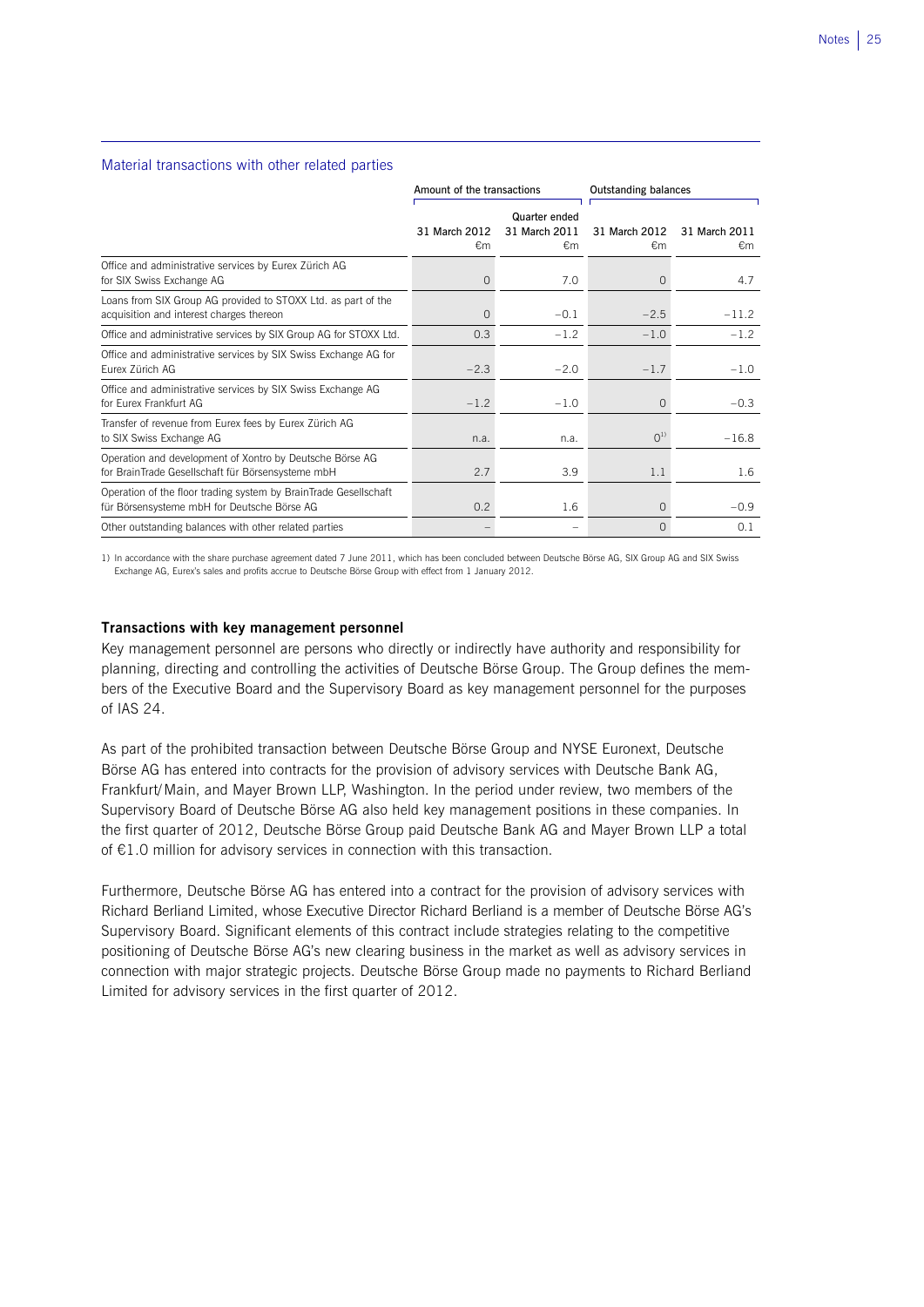#### **Further transactions with related parties**

In the context of the transaction between Deutsche Börse AG, SIX Group AG and SIX Swiss Exchange AG described in detail in note 2, it had been agreed that all of Eurex's sales revenue and profits will accrue to Deutsche Börse Group with effect from 1 January 2012 instead of the economic interest of 85 percent of these amounts previously included in Deutsche Börse Group's consolidated financial statements. In return, SIX Swiss Exchange AG will receive consideration of €295.0 million in cash and 5,286,738 shares of Deutsche Börse AG. The liability of Deutsche Börse AG to SIX Group AG reported as at 31 March 2012 relates to the cash component and amounted to €295.0 million. The obligation to deliver shares of Deutsche Börse AG has been recognised in equity since the transaction with NYSE Euronext was prohibited on 1 February 2012. The transaction is expected to finally close in the second quarter of 2012.

## 10. Employees

#### Employees

|                                               | 31 March 2012 31 March 2011 | Quarter ended |
|-----------------------------------------------|-----------------------------|---------------|
| Average number of employees during the period | 3.619                       | 3.481         |
| Employed as at the balance sheet date         | 3.629                       | 3.507         |

There was an average of 3,377 full-time equivalent (FTE) employees during the first quarter of 2012 (Q1/2011: 3,235).

Frankfurt/Main, 26 April 2012 Deutsche Börse AG The Executive Board

Reto Francian

Reto Francioni

Andreas Preuss

Frank Gerstenschläger

Michael Kuhn

**Gregor Pottmeyer** 

enster

Jeffrey Tessler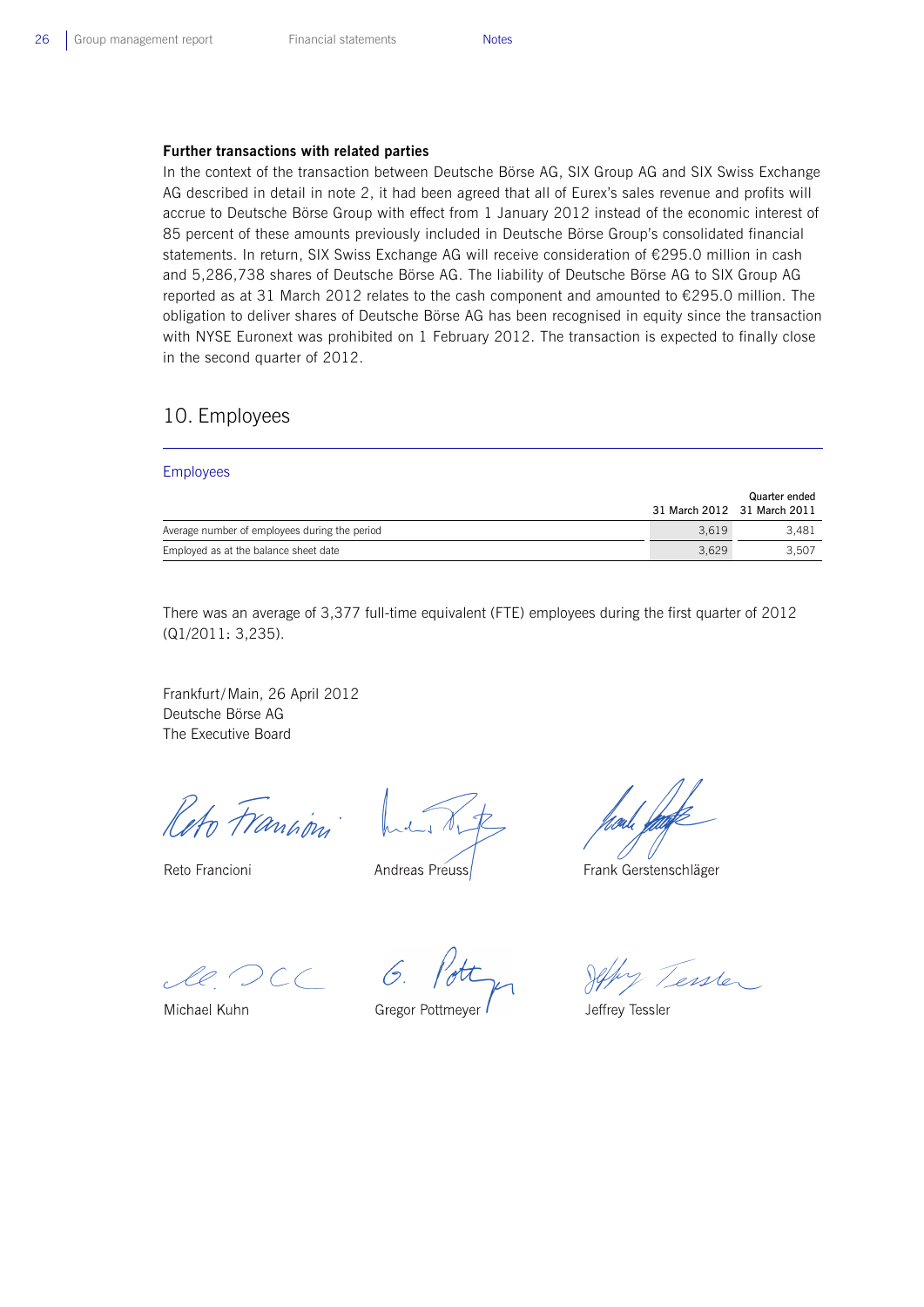### **Contact**

Investor Relations Phone +49-(0) 69-2 11-1 16 70 Fax  $+49-(0)$  69-2 11-1 46 08 E-mail ir@deutsche-boerse.com www.deutsche-boerse.com/ir\_e

## **Publications service**

The annual report 2011 may be obtained from the publications service of Deutsche Börse Group:

Phone +49-(0) 69-2 11-1 15 10 Fax  $+49-(0)$  69-2 11-1 15 11

Downloads at www.deutsche-boerse.com

Reproduction – in whole or in part – only with the written permission of the publisher

## **Registered trademarks**

AlphaFlash®, DAX®, Eurex®, Eurex Bonds®, Eurex Repo®, FWB®, GC Pooling®, TRICE®, Xetra®, Xetra-Gold® and XTF® are registered trademarks of Deutsche Börse AG.

EURO STOXX 50® and STOXX® are registered trademarks of STOXX Ltd.

KOSPI is a registered trademark of Korea Exchange, Inc.